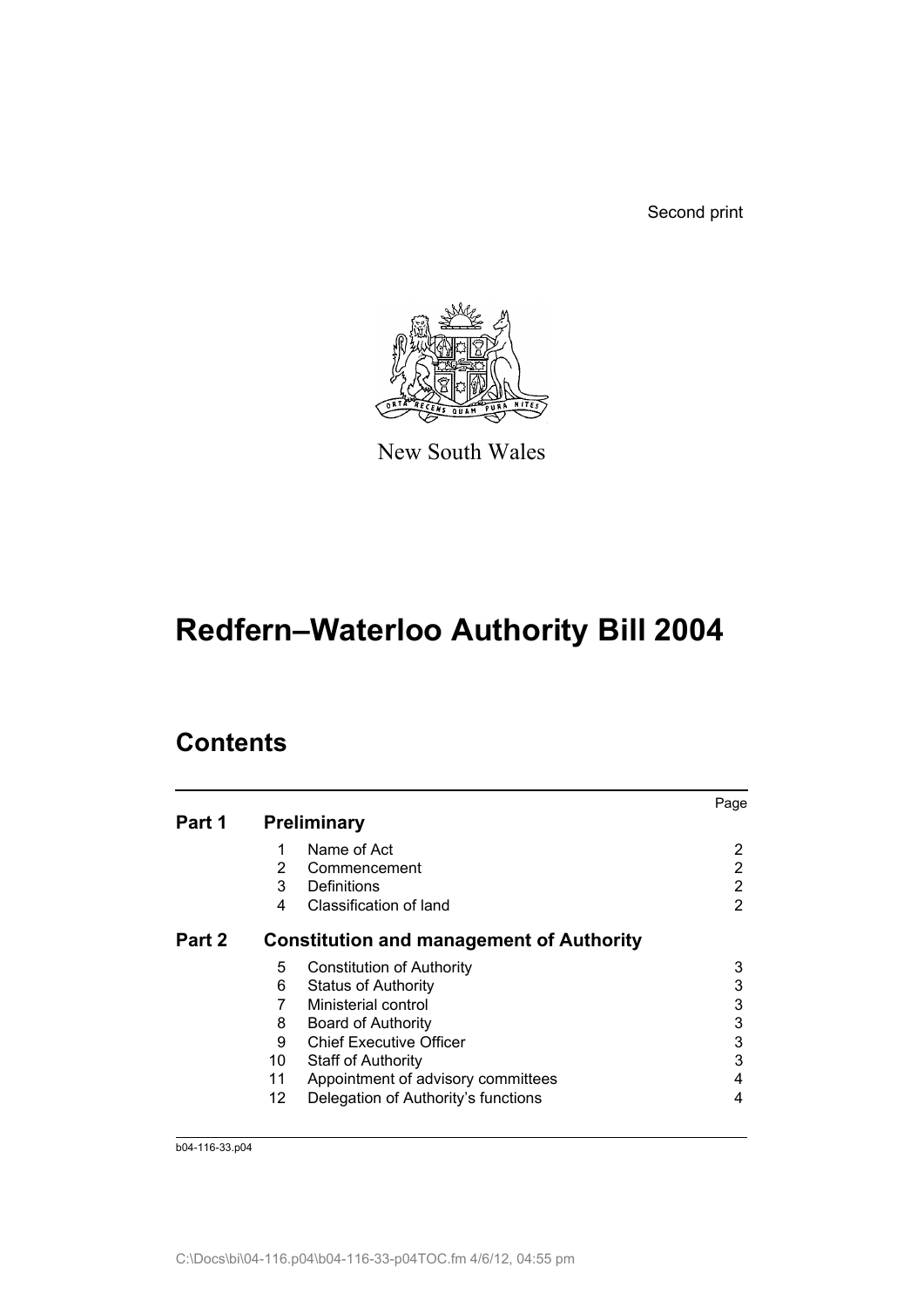Contents

|        |          |                                                                                   | Page              |
|--------|----------|-----------------------------------------------------------------------------------|-------------------|
|        | 13       | Exercise of functions through subsidiary corporations,<br>joint ventures etc      | 5                 |
| Part 3 |          | <b>Functions of Authority</b>                                                     |                   |
|        |          | <b>Division 1</b><br><b>Principal functions</b>                                   |                   |
|        | 14<br>15 | Functions-generally<br>Other functions                                            | 6<br>6            |
|        | 16       | Land on and in relation to which Authority's functions<br>may be exercised        | $\overline{7}$    |
|        |          | <b>Division 2</b><br><b>Ancillary functions</b>                                   |                   |
|        | 17       | Acquisition of land                                                               | $\overline{7}$    |
|        | 18       | Transfer of land or management of land of other public<br>authorities             | 7                 |
|        | 19       | Land dealings                                                                     | 8                 |
|        | 20<br>21 | Dedication of land<br>Roads                                                       | 9<br>9            |
|        | 22       | Acquisition of property by gift, devise or bequest                                | 9                 |
|        | 23       | Dealings with certain property acquired by gift, devise<br>or bequest             | 10                |
|        | 24       | Private subsidiary corporations etc                                               | 10                |
| Part 4 |          | <b>Planning within the operational area</b>                                       |                   |
|        | 25       | Interpretation of Part                                                            | $12 \overline{ }$ |
|        | 26       | Redfern-Waterloo Plan                                                             | 12                |
|        | 27       | Authority as consent authority for State significant<br>development               | 13                |
|        | 28       | Heritage matters                                                                  | 13                |
|        | 29       | Development contributions for affordable housing                                  | 14                |
|        | 30<br>31 | Other development contributions<br>Contributions plans and payment of development | 14                |
|        |          | contributions                                                                     | 15                |
| Part 5 |          | <b>Finance</b>                                                                    |                   |
|        | 32       | Redfern-Waterloo Fund                                                             | 16                |
|        | 33       | Financial year                                                                    | 16                |
|        | 34<br>35 | Investment of money in Fund<br>Administration of other funds                      | 16<br>16          |
| Part 6 |          | <b>Miscellaneous</b>                                                              |                   |
|        | 36       | Authorised officers                                                               | 17                |
|        | 37       | Disclosure of information                                                         | 17                |
|        | 38       | Misuse of information                                                             | 18                |
|        |          |                                                                                   |                   |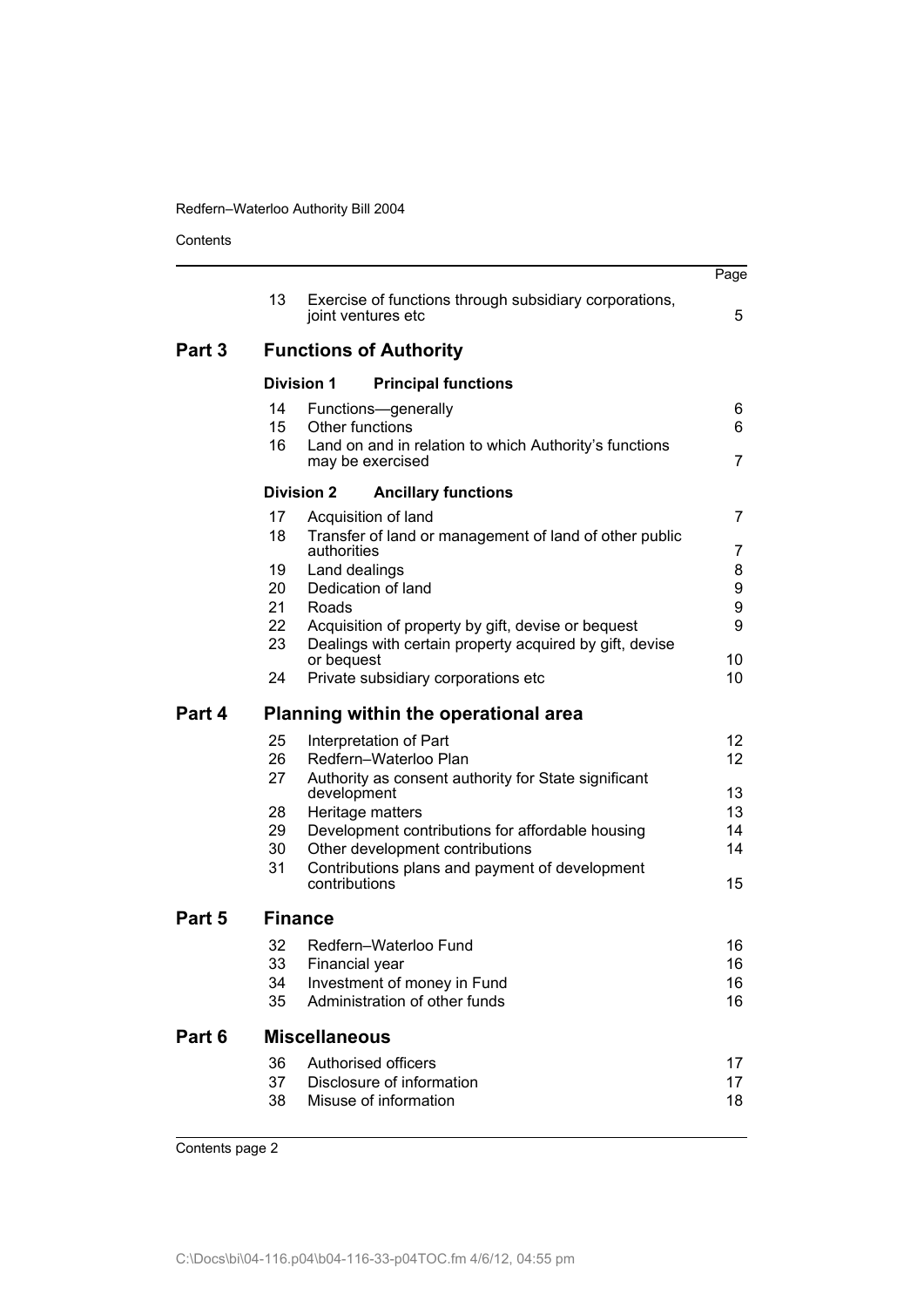### Contents

|                   |                                            | Page |
|-------------------|--------------------------------------------|------|
| 39                | Personal liability                         | 19   |
| 40                | Seal of Authority                          | 20   |
| 41                | Recovery of money                          | 20   |
| 42                | Act to bind Crown                          | 20   |
| 43                | Proceedings for offences                   | 20   |
| 44                | Penalty notices                            | 20   |
| 45                | Amendment of Schedule 1                    | 21   |
| 46                | Regulations                                | 21   |
| 47                | Amendment of other Acts                    | 22   |
| 48                | Savings, transitional and other provisions | 22   |
| 49                | Review of Act                              | 22   |
| Schedule 1        | <b>Operational area of Authority</b>       | 23   |
| <b>Schedule 2</b> | <b>Members and procedure of Board</b>      | 24   |
| <b>Schedule 3</b> | <b>Amendment of other Acts</b>             | 29   |
| Schedule 4        | Savings, transitional and other provisions | 30   |

Contents page 3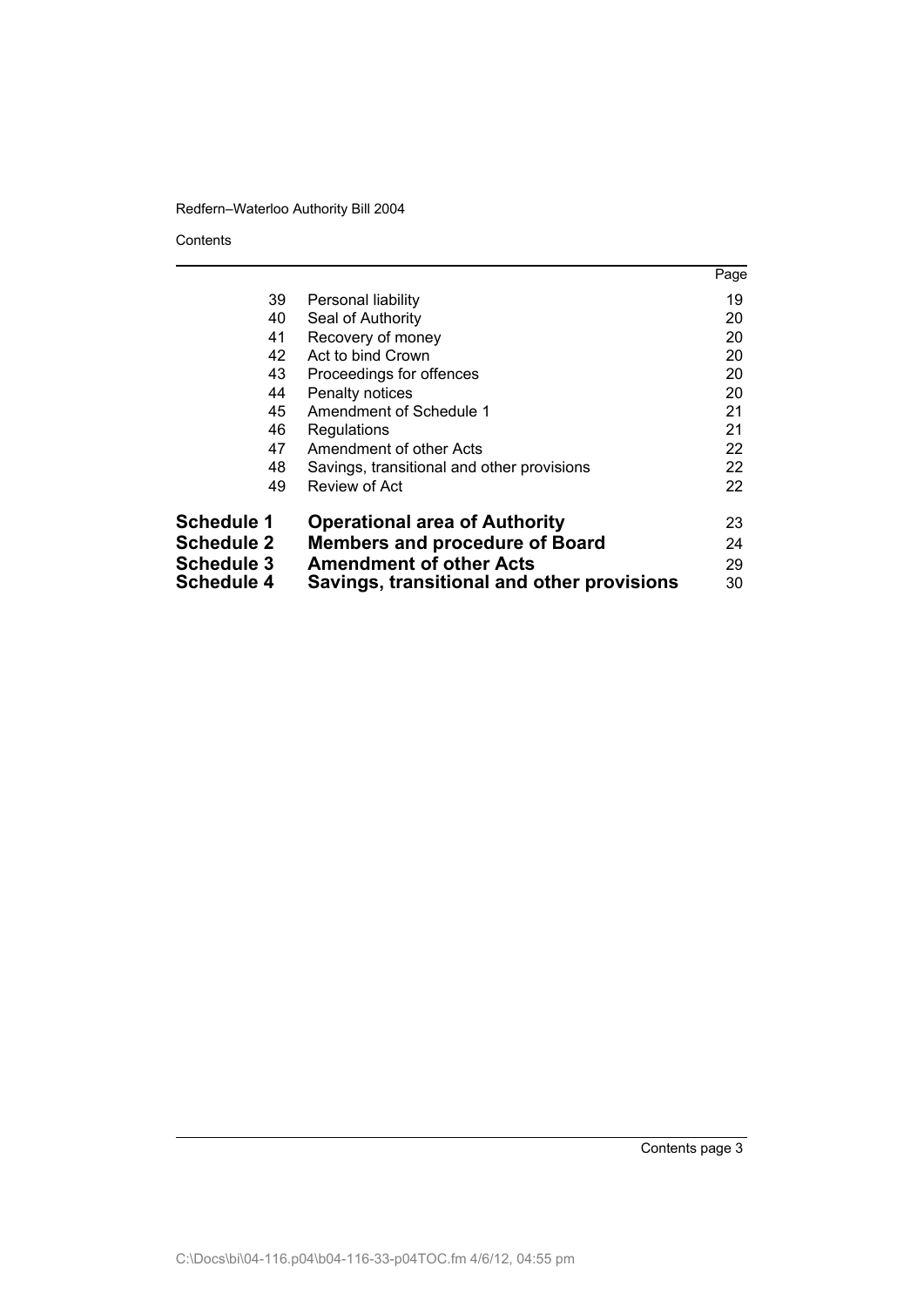Contents

Page

Contents page 4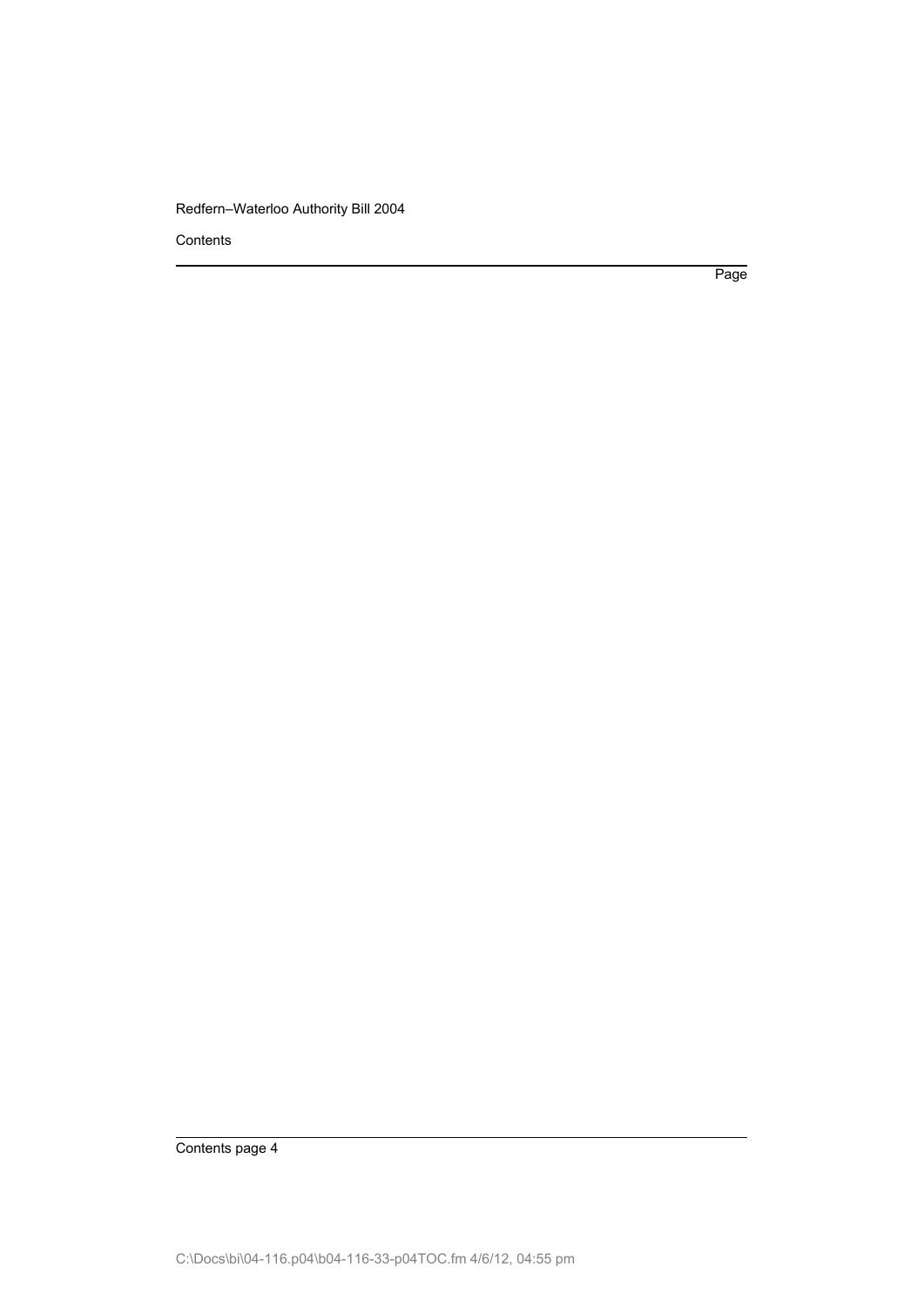*This PUBLIC BILL, originated in the LEGISLATIVE ASSEMBLY and, having this day passed, is now ready for presentation to the LEGISLATIVE COUNCIL for its concurrence.*

> *Clerk of the Legislative Assembly. Legislative Assembly,*



New South Wales

## **Redfern–Waterloo Authority Bill 2004**

Act No , 2004

An Act to constitute the Redfern–Waterloo Authority and to specify its functions; to amend certain Acts consequentially; and for other purposes.

*EXAMINED*

*Chairman of Committees*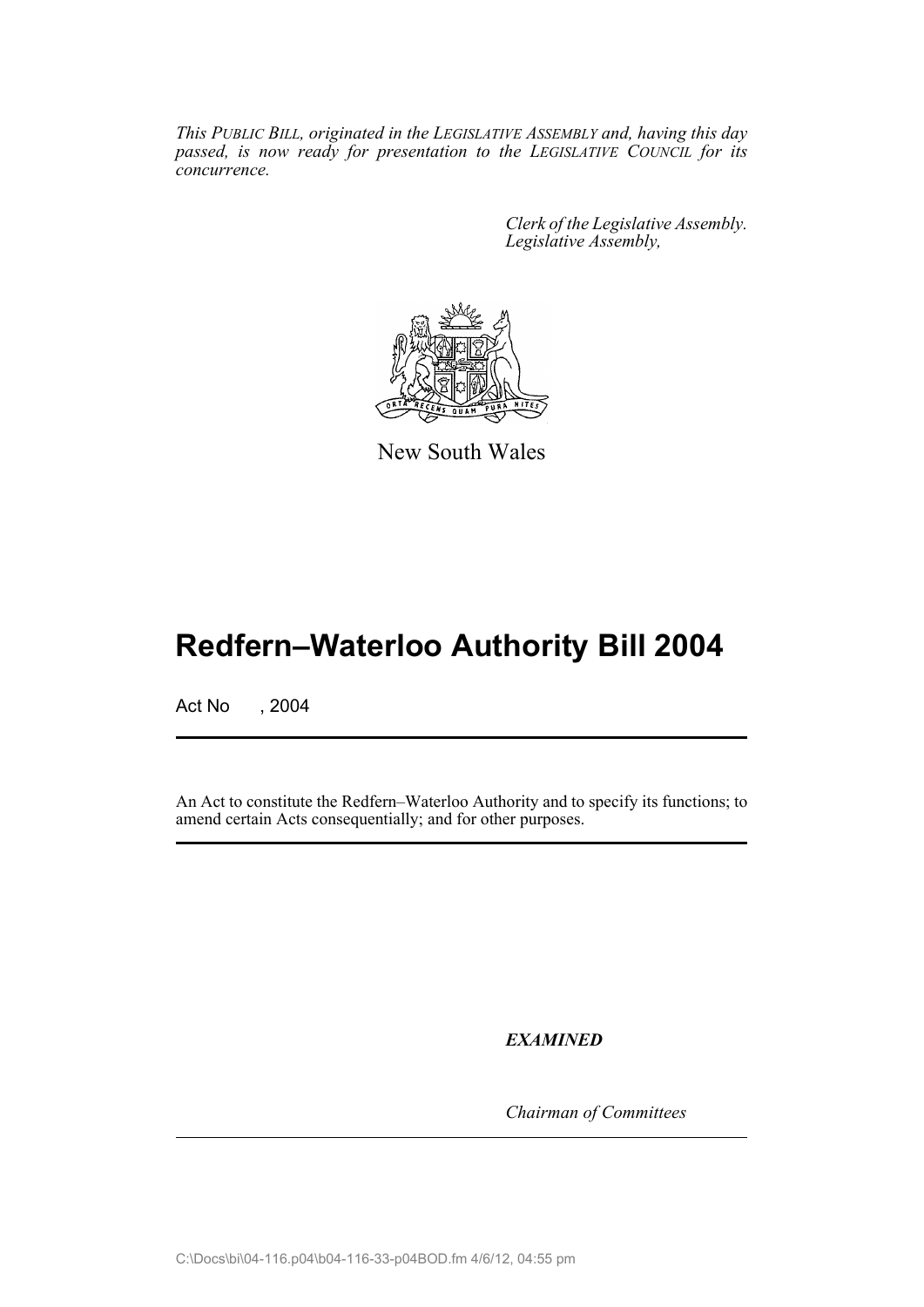## Clause 1 Redfern–Waterloo Authority Bill 2004

Part 1 Preliminary

<span id="page-5-4"></span><span id="page-5-3"></span><span id="page-5-2"></span><span id="page-5-1"></span><span id="page-5-0"></span>

| The Legislature of New South Wales enacts: |     |                                                                                                                                                                                                                                         | $\mathbf{1}$         |
|--------------------------------------------|-----|-----------------------------------------------------------------------------------------------------------------------------------------------------------------------------------------------------------------------------------------|----------------------|
| <b>Preliminary</b><br>Part 1               |     | $\overline{2}$                                                                                                                                                                                                                          |                      |
| 1                                          |     | <b>Name of Act</b>                                                                                                                                                                                                                      | 3                    |
|                                            |     | This Act is the <i>Redfern–Waterloo Authority Act 2004</i> .                                                                                                                                                                            | 4                    |
| $\mathbf{2}$                               |     | Commencement                                                                                                                                                                                                                            | 5                    |
|                                            |     | This Act commences on a day or days to be appointed by proclamation.                                                                                                                                                                    | 6                    |
| 3                                          |     | <b>Definitions</b>                                                                                                                                                                                                                      | $\overline{7}$       |
|                                            |     | In this Act:                                                                                                                                                                                                                            | 8                    |
|                                            |     | <b>Authority</b> means the Redfern–Waterloo Authority constituted by this<br>Act.                                                                                                                                                       | 9<br>10 <sup>1</sup> |
|                                            |     | <b>Board</b> means the Board, established by this Act, of the Authority.                                                                                                                                                                | 11                   |
|                                            |     | <b>Chief Executive Officer</b> means the Chief Executive Officer of the<br>Authority holding office as such under Chapter 2 of the <i>Public Sector</i><br><b>Employment and Management Act 2002.</b>                                   | 12<br>13<br>14       |
|                                            |     | <b><i>council</i></b> has the same meaning as in the <i>Local Government Act 1993</i> .                                                                                                                                                 | 15                   |
|                                            |     | <i>development</i> has the same meaning as in the <i>Environmental Planning</i><br>and Assessment Act 1979.                                                                                                                             | 16<br>17             |
|                                            |     | <i>exercise</i> a function includes perform a duty.                                                                                                                                                                                     | 18                   |
|                                            |     | <i>function</i> includes a power, authority or duty.                                                                                                                                                                                    | 19                   |
|                                            |     | <i>managed land</i> —see section $4(2)$ .                                                                                                                                                                                               | 20                   |
|                                            |     | <i>operational area</i> of the Authority—see section $4(1)$ .                                                                                                                                                                           | 21                   |
|                                            |     | Redfern-Waterloo Plan means the Redfern-Waterloo Plan prepared<br>under section 26.                                                                                                                                                     | 22<br>23             |
| 4                                          |     | <b>Classification of land</b>                                                                                                                                                                                                           | 24                   |
|                                            | (1) | For the purposes of this Act, the <i>operational area</i> of the Authority<br>means the area of land described in Schedule 1.                                                                                                           | 25<br>26             |
|                                            | (2) | For the purposes of this Act, <i>managed land</i> means that part of the<br>operational area, not being land vested in the Authority, that is managed<br>by the Authority under an agreement with the owner or occupier of the<br>land. | 27<br>28<br>29<br>30 |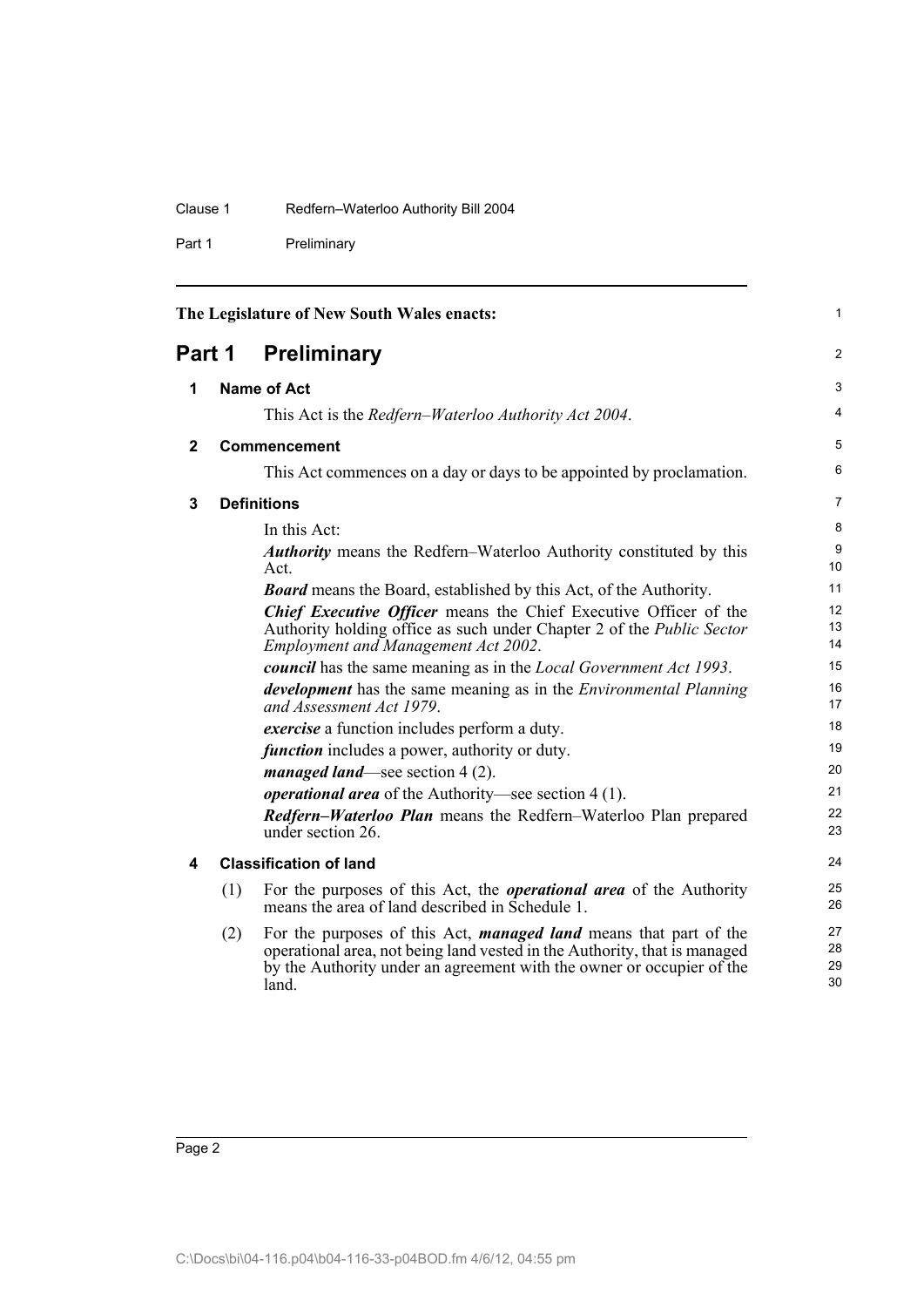| Redfern-Waterloo Authority Bill 2004     | Clause 5 |
|------------------------------------------|----------|
| Constitution and management of Authority | Part 2   |

<span id="page-6-6"></span><span id="page-6-5"></span><span id="page-6-4"></span><span id="page-6-3"></span><span id="page-6-2"></span><span id="page-6-1"></span><span id="page-6-0"></span>

| <b>Part 2</b> |     | <b>Constitution and management of Authority</b>                                                                                                                                              | $\mathbf{1}$         |
|---------------|-----|----------------------------------------------------------------------------------------------------------------------------------------------------------------------------------------------|----------------------|
| 5             |     | <b>Constitution of Authority</b>                                                                                                                                                             | $\overline{2}$       |
|               |     | There is constituted by this Act a corporation with the corporate name<br>of the Redfern–Waterloo Authority.                                                                                 | 3<br>$\overline{4}$  |
| 6             |     | <b>Status of Authority</b>                                                                                                                                                                   | 5                    |
|               |     | The Authority is, for the purposes of any Act, a statutory body<br>representing the Crown.                                                                                                   | 6<br>$\overline{7}$  |
| 7             |     | <b>Ministerial control</b>                                                                                                                                                                   | 8                    |
|               |     | The Authority is subject to the control and direction of the Minister in<br>the exercise of its functions.                                                                                   | 9<br>10 <sup>°</sup> |
| 8             |     | <b>Board of Authority</b>                                                                                                                                                                    | 11                   |
|               | (1) | There is to be a Board of the Authority.                                                                                                                                                     | 12                   |
|               | (2) | The Board is to consist of the following members:                                                                                                                                            | 13                   |
|               |     | the Chief Executive Officer,<br>(a)                                                                                                                                                          | 14                   |
|               |     | not more than 9 persons appointed by the Minister.<br>(b)                                                                                                                                    | 15                   |
|               | (3) | Of the members appointed by the Minister, one is, in and by the<br>instrument of appointment or another instrument made by the Governor,<br>to be appointed as Chairperson of the Board.     | 16<br>17<br>18       |
|               | (4) | The Minister is to ensure that at least one of the appointed members of<br>the Board is an Aboriginal person (within the meaning of the <i>Aboriginal</i><br>Land Rights Act 1983).          | 19<br>20<br>21       |
|               | (5) | Schedule 2 has effect with respect to the members and procedure of the<br>Board.                                                                                                             | 22<br>23             |
| 9             |     | <b>Chief Executive Officer</b>                                                                                                                                                               | 24                   |
|               | (1) | The Chief Executive Officer is responsible for the day-to-day<br>management of the affairs of the Authority in accordance with the<br>specific policies and general directions of the Board. | 25<br>26<br>27       |
|               | (2) | Any act, matter or thing done in the name of, or on behalf of, the<br>Authority by the Chief Executive Officer is taken to have been done by<br>the Authority.                               | 28<br>29<br>30       |
| 10            |     | <b>Staff of Authority</b>                                                                                                                                                                    | 31                   |
|               | (1) | The staff of the Authority are (subject to this section) to be employed<br>under Chapter 2 of the Public Sector Employment and Management Act<br>2002.                                       | 32<br>33<br>34       |
|               |     |                                                                                                                                                                                              |                      |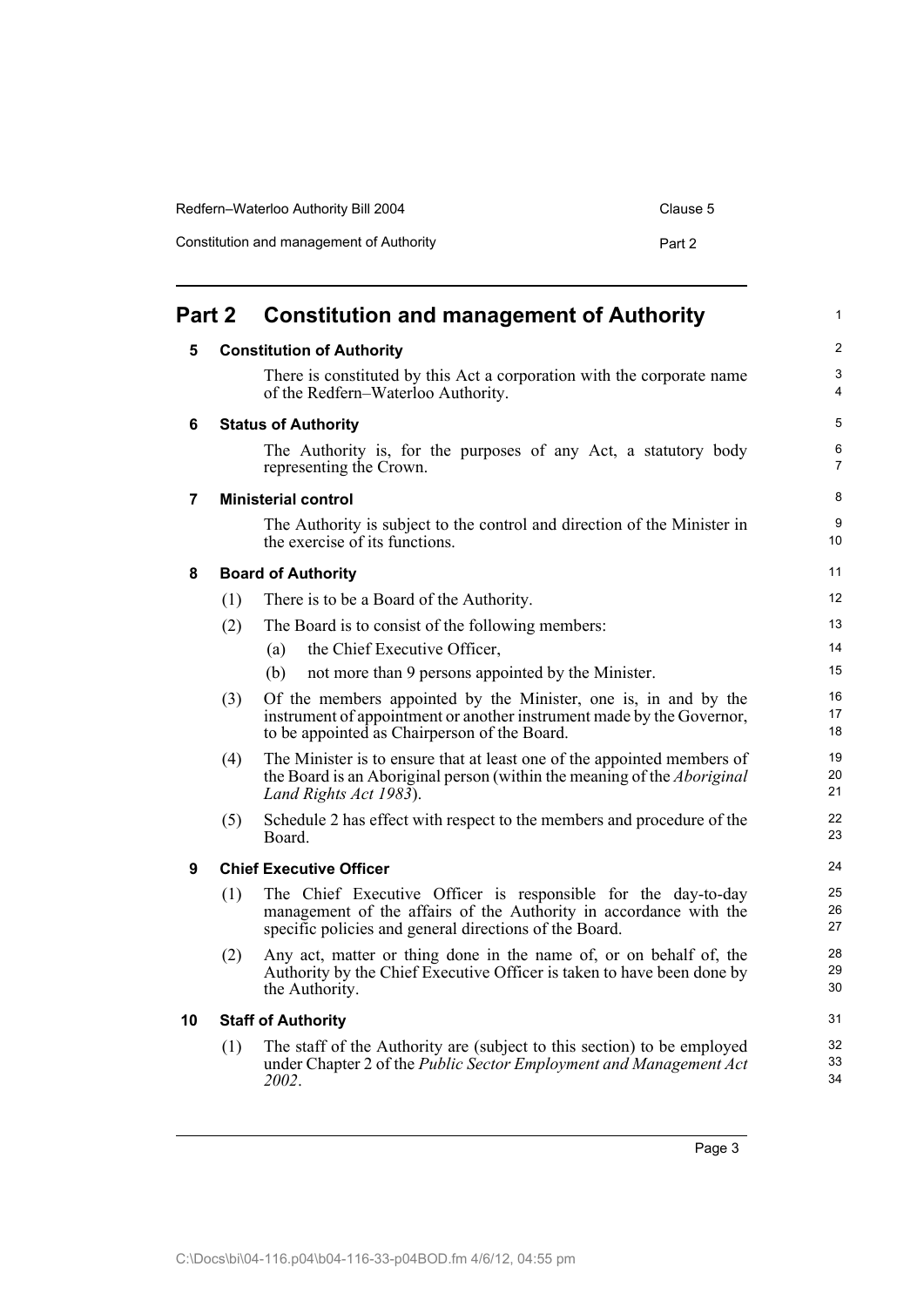## Clause 11 Redfern–Waterloo Authority Bill 2004

Part 2 Constitution and management of Authority

<span id="page-7-1"></span><span id="page-7-0"></span>

|    | (2) | The Authority may arrange for the use of the services of any staff (by<br>secondment or otherwise) or facilities of a government agency. For the<br>purposes of this Act, a person whose services are utilised under this<br>subsection is a member of the staff of the Authority. | $\mathbf{1}$<br>$\boldsymbol{2}$<br>3<br>4 |
|----|-----|------------------------------------------------------------------------------------------------------------------------------------------------------------------------------------------------------------------------------------------------------------------------------------|--------------------------------------------|
|    | (3) | The Authority may engage consultants or other persons for the purpose<br>of obtaining services, information or advice.                                                                                                                                                             | 5<br>6                                     |
| 11 |     | Appointment of advisory committees                                                                                                                                                                                                                                                 | $\overline{7}$                             |
|    | (1) | The Minister may appoint such advisory committees as the Minister<br>considers appropriate for the purposes of advising the Minister and the<br>Authority for the purposes of this Act.                                                                                            | 8<br>9<br>10                               |
|    | (2) | An advisory committee has such functions as the Minister may from<br>time to time determine in respect of it.                                                                                                                                                                      | 11<br>12                                   |
|    | (3) | An advisory committee consists of such committee members appointed<br>by the Minister as the Minister thinks fit.                                                                                                                                                                  | 13<br>14                                   |
|    | (4) | The Minister is to consult the Board about the appointment of any<br>advisory committee under this section.                                                                                                                                                                        | 15<br>16                                   |
|    | (5) | A committee member holds office for such period as is specified in the<br>instrument of appointment of the committee member, but any such<br>appointment may be terminated by the Minister at any time.                                                                            | 17<br>18<br>19                             |
|    | (6) | One of the committee members, in and by the instrument by which the<br>committee member is appointed, is to be appointed as chairperson of the<br>committee.                                                                                                                       | 20<br>21<br>22                             |
|    | (7) | A committee member is entitled to be paid such fees and allowances (if<br>any) as the Minister may determine in respect of the committee<br>member.                                                                                                                                | 23<br>24<br>25                             |
|    | (8) | Subject to the regulations and any directions of the Minister, the<br>procedure of an advisory committee appointed under this section is to<br>be as determined by the advisory committee.                                                                                         | 26<br>27<br>28                             |
|    | (9) | The Minister may dissolve an advisory committee appointed under this<br>section.                                                                                                                                                                                                   | 29<br>30                                   |
| 12 |     | <b>Delegation of Authority's functions</b>                                                                                                                                                                                                                                         | 31                                         |
|    | (1) | The Authority may delegate to an authorised person any of its functions,<br>other than this power of delegation.                                                                                                                                                                   | 32<br>33                                   |
|    | (2) | A delegate may sub-delegate to an authorised person any function<br>delegated by the Authority if the delegate is authorised in writing to do<br>so by the Authority.                                                                                                              | 34<br>35<br>36                             |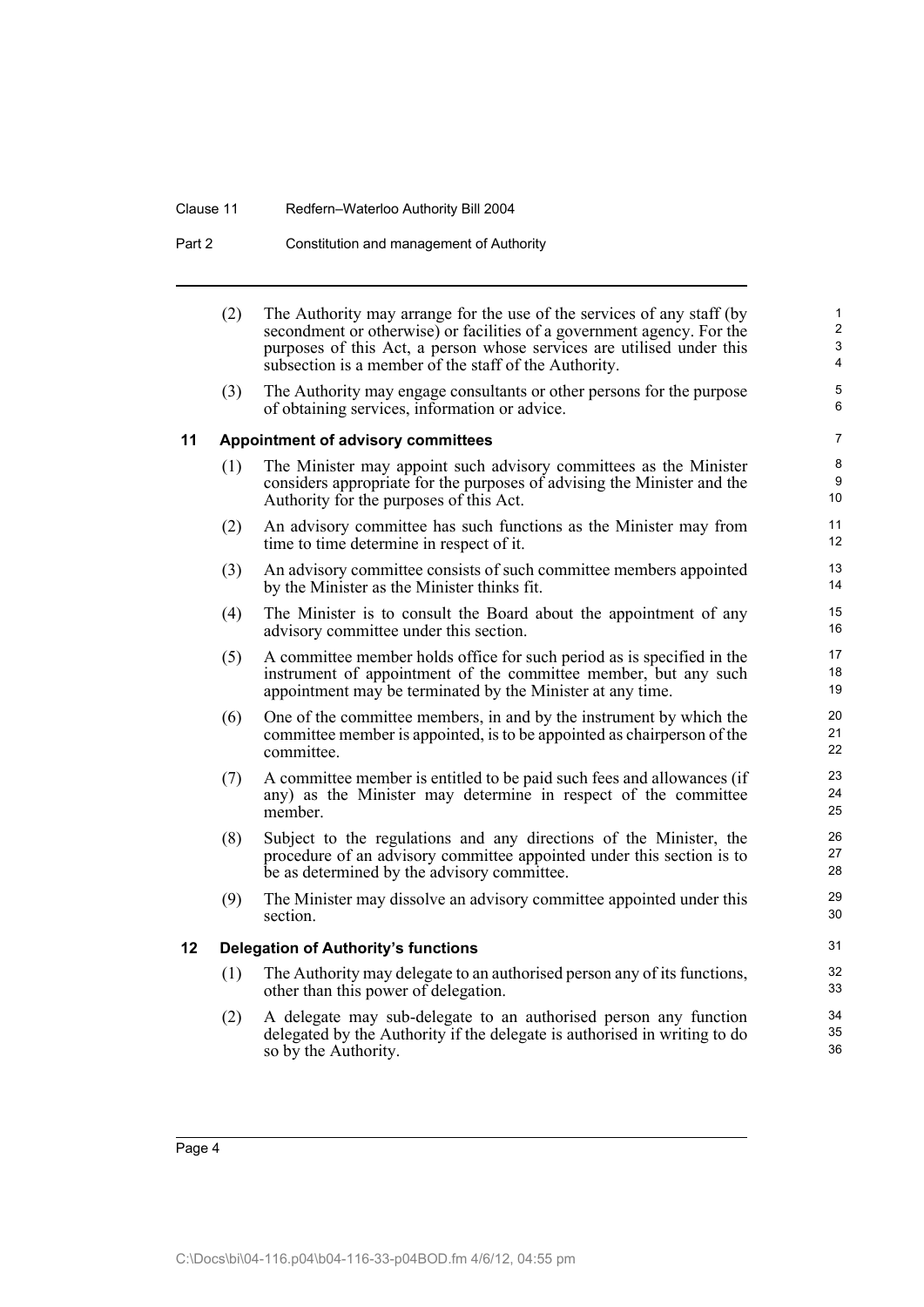| Redfern-Waterloo Authority Bill 2004     | Clause 13 |
|------------------------------------------|-----------|
| Constitution and management of Authority | Part 2    |

<span id="page-8-0"></span>

|    | (3) | In this section, <i>authorised person</i> means:                                                                                                   | 1                   |
|----|-----|----------------------------------------------------------------------------------------------------------------------------------------------------|---------------------|
|    |     | a member of staff of the Authority, or<br>(a)                                                                                                      | 2                   |
|    |     | (b)<br>a council, or                                                                                                                               | 3                   |
|    |     | a person, or committee of persons, of a class approved by the<br>(c)<br>Minister or prescribed by the regulations.                                 | 4<br>5              |
| 13 | etc | Exercise of functions through subsidiary corporations, joint ventures                                                                              | 6<br>$\overline{7}$ |
|    | (1) | In this section, <i>private</i> subsidiary <i>corporation</i> means a private<br>subsidiary corporation referred to in section 24.                 | 8<br>9              |
|    | (2) | Any function of the Authority may be exercised:                                                                                                    | 10                  |
|    |     | by the Authority itself, or<br>(a)                                                                                                                 | 11                  |
|    |     | (b)<br>by a private subsidiary corporation, or                                                                                                     | 12                  |
|    |     | by the Authority or a private subsidiary corporation, or both, in a<br>(c)<br>partnership, joint venture or other association with public or local | 13<br>14            |
|    |     | authorities or other persons or bodies.                                                                                                            | 15                  |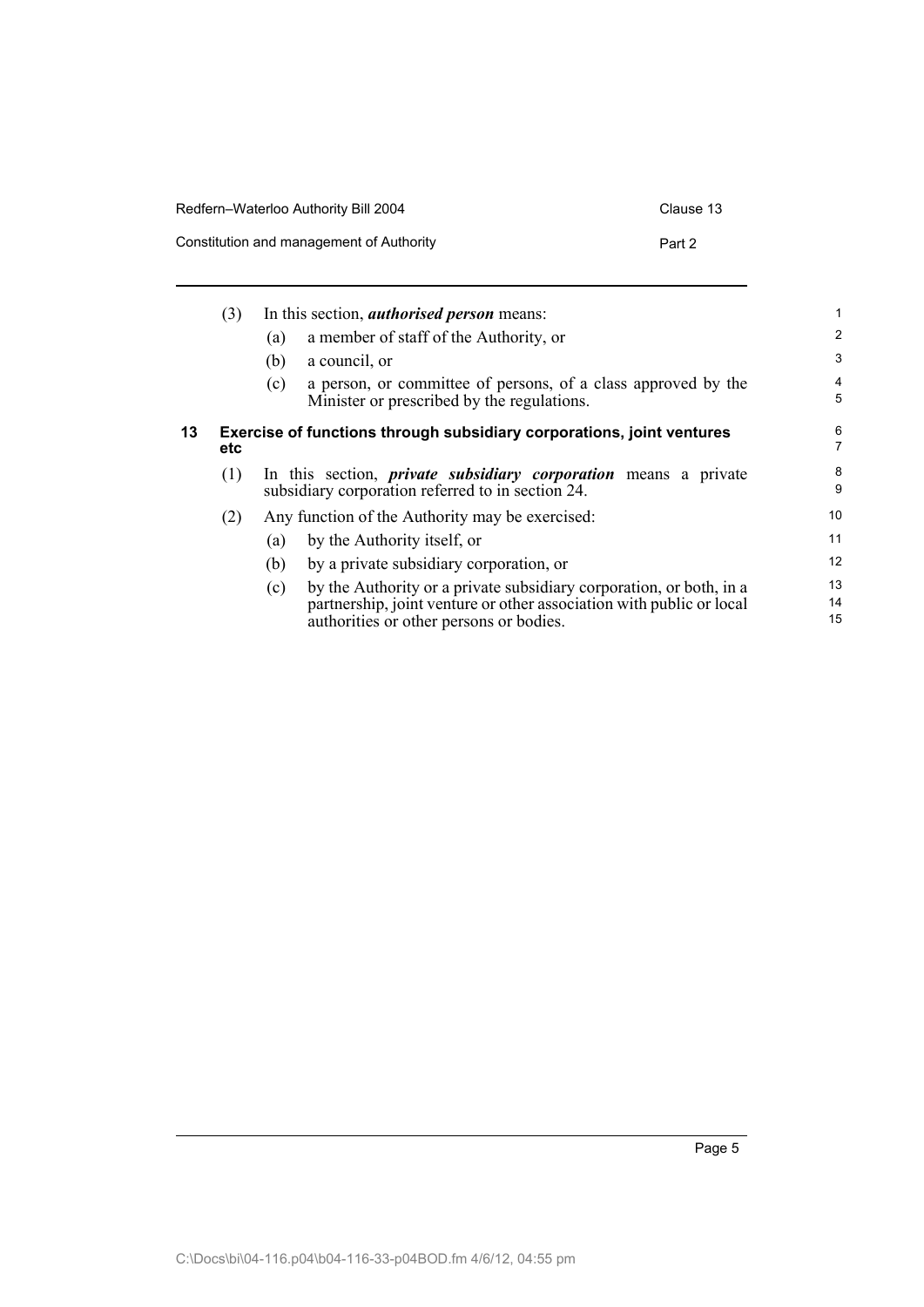#### Clause 14 Redfern–Waterloo Authority Bill 2004

Part 3 **Functions of Authority** 

## <span id="page-9-0"></span>**Part 3 Functions of Authority**

### <span id="page-9-1"></span>**Division 1 Principal functions**

#### <span id="page-9-2"></span>**14 Functions—generally**

- (1) The Authority has the following functions:
	- (a) to promote, facilitate, manage, undertake and secure the social, economic, ecological and other sustainable development and use of the operational area, including the development and management of land, the provision of infrastructure and the establishment of public areas,

1

 $\mathfrak{p}$ 

34 35 36

- (b) to provide and promote housing choices in the operational area (including for Aboriginal residents),
- (c) to provide and promote employment opportunities for local residents, commercial opportunities for local businesses and cultural development (including to address the needs of the Aboriginal community) in the operational area,
- (d) to enhance and manage public places in the operational area and to improve, maintain and regulate the use of the public places,
- (e) to promote, co-ordinate, organise, manage, undertake, secure, provide and conduct cultural, educational, commercial, recreational, entertainment and transport activities and facilities in the operational area,
- (f) to do any other thing for the sustainable improvement of the operational area.
- (2) In exercising its functions, the Authority is to have as its principal objective the achievement of the outcomes of the Redfern–Waterloo Plan.
- (3) The Authority is to liaise with any government agency dealing with cultural, public housing, health and other social or community issues in the operational area.
- (4) In exercising any of its functions, the Authority is, in such cases as it thinks appropriate, to consult with local government, the business community, the local indigenous community, local non-government agencies and the general community.

#### <span id="page-9-3"></span>**15 Other functions**

(1) The Authority has such other functions as are conferred or imposed on it by or under this or any other Act.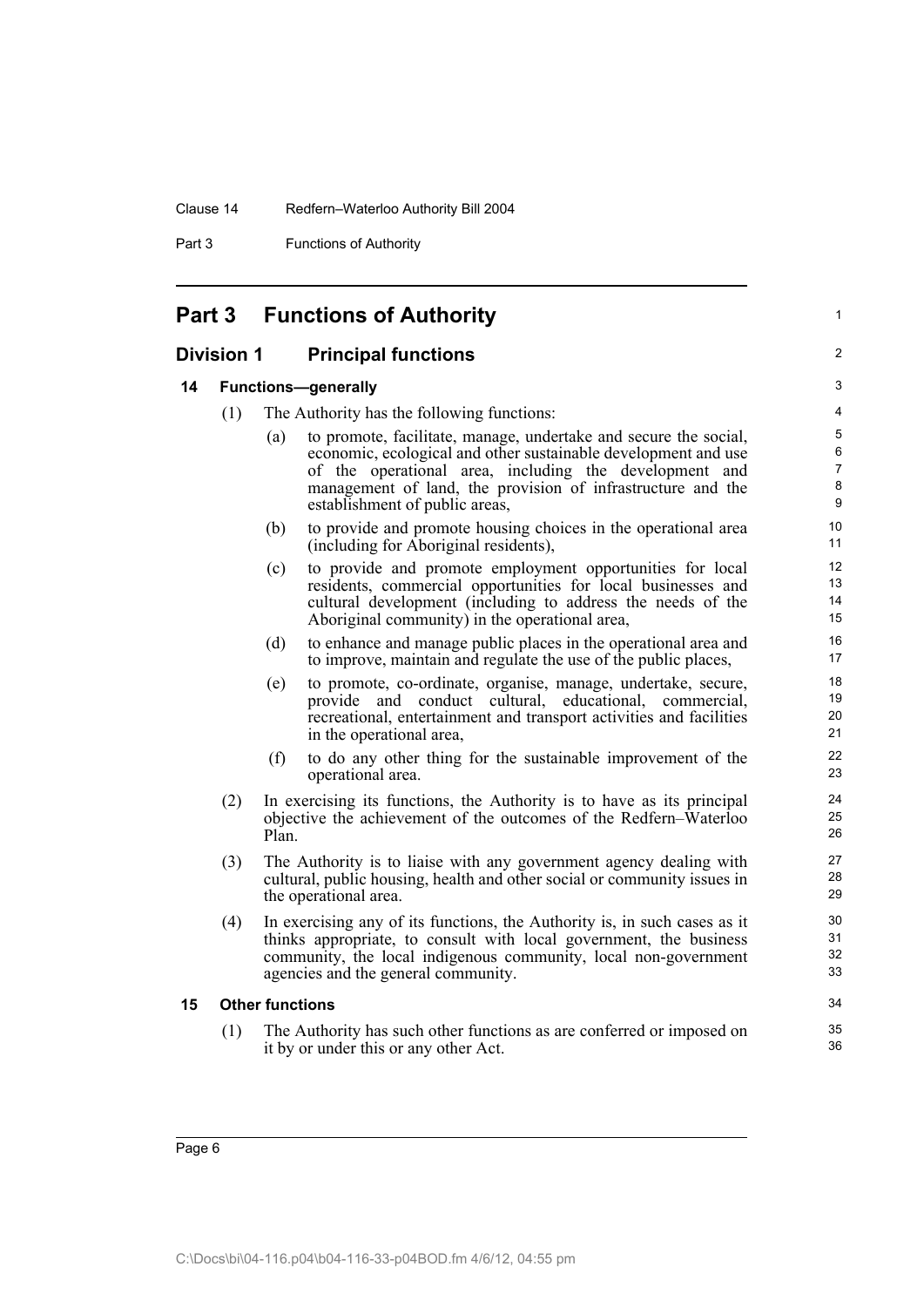Redfern–Waterloo Authority Bill 2004 Clause 16

Functions of Authority **Part 3** 

18

- (2) The Authority may do all such supplemental, incidental or consequential acts as may be necessary or expedient for the exercise of its functions.
- (3) In carrying out any of its functions, the Authority is to take into consideration, where relevant, principles of social, economic, ecological and other sustainable development.

### <span id="page-10-0"></span>**16 Land on and in relation to which Authority's functions may be exercised**

- (1) The Authority is not limited to exercising its functions on or in relation to land within the operational area.
- (2) The Authority may exercise its functions on or in relation to public or private land. If any money is advanced from the Fund established under section 32 for the development of private land, the Authority is to implement such measures as the Minister directs for the protection of the investment concerned.
- (3) The regulations may apply provisions (with or without modification) of the *Housing Act 2001* or the *Aboriginal Housing Act 1998* for the purposes of subsection (2).

## <span id="page-10-1"></span>**Division 2 Ancillary functions**

#### <span id="page-10-2"></span>**17 Acquisition of land**

- (1) The Authority may acquire land, for the purposes of this Act, by agreement or by compulsory process in accordance with the *Land Acquisition (Just Terms Compensation) Act 1991*.
- (2) For the purposes of the *Public Works Act 1912*, any acquisition of land under this Act is taken to be an authorised work, and the Authority is, in relation to that authorised work, taken to be the Constructing Authority.
- (3) Sections 34, 35, 36 and 37 of the *Public Works Act 1912* do not apply to or in respect of works constructed under this Act.

#### <span id="page-10-3"></span>**18 Transfer of land or management of land of other public authorities**

- (1) If the Minister for a public authority that owns land within the operational area agrees that the land is not being used or required for the core activities of the public authority, the public authority is to transfer:
	- (a) the land, or
	- (b) the management of the land,

to the Authority, subject to the terms and conditions agreed to between the Minister for the public authority and the Minister administering this Act.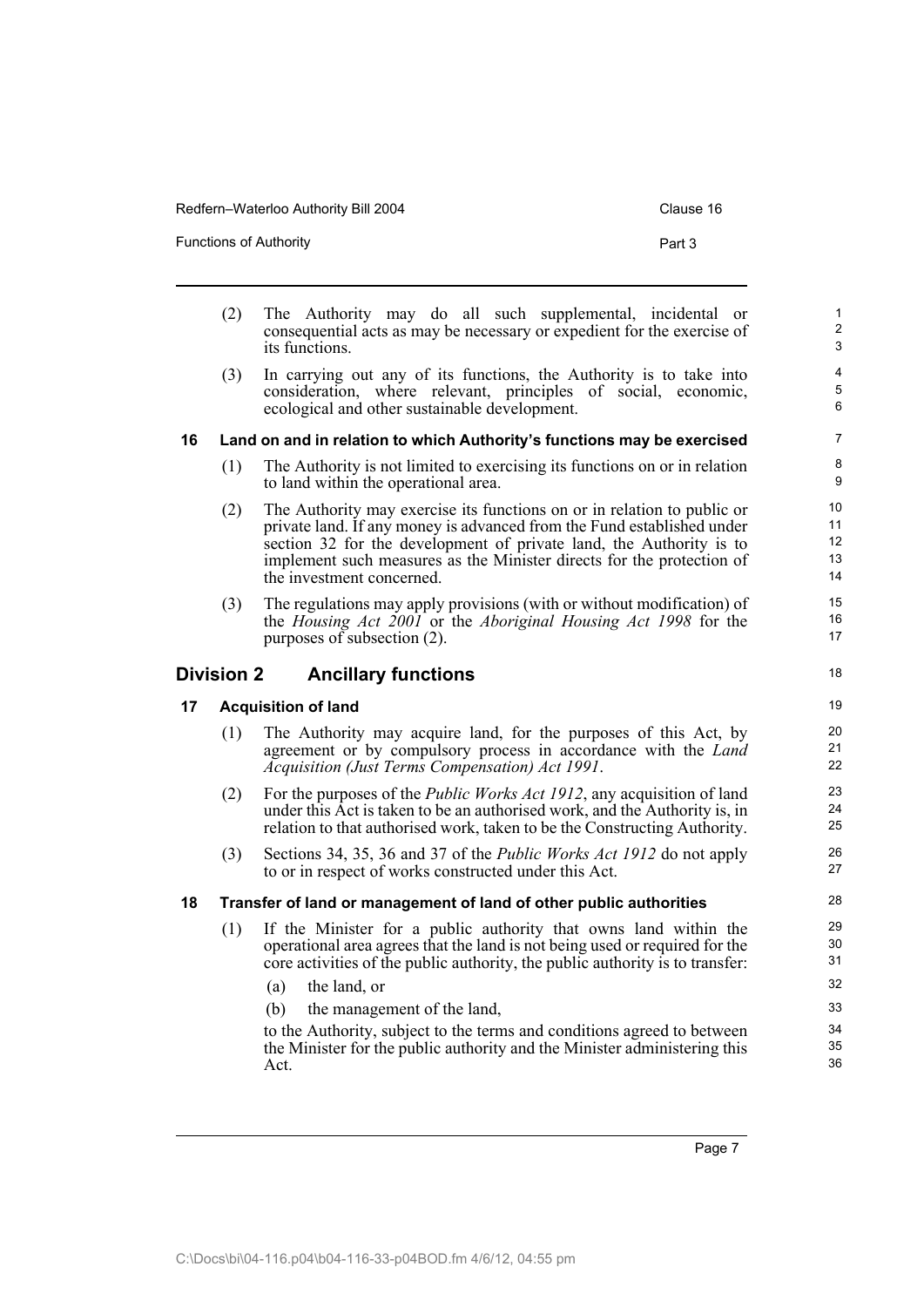## Clause 19 Redfern–Waterloo Authority Bill 2004

Part 3 **Functions of Authority** 

<span id="page-11-0"></span>

|    | (2) | An agreement may state whether the transfer is subject to the payment<br>of compensation and, if compensation is to be paid, the amount of the<br>compensation or the basis on which it is to be determined.                                                                               | $\mathbf{1}$<br>$\overline{2}$<br>3 |
|----|-----|--------------------------------------------------------------------------------------------------------------------------------------------------------------------------------------------------------------------------------------------------------------------------------------------|-------------------------------------|
|    | (3) | Duty under the <i>Duties Act 1997</i> is not chargeable for or in respect of:                                                                                                                                                                                                              | 4                                   |
|    |     | a transfer effected in accordance with an agreement under this<br>(a)<br>section or a voluntary transfer of land to the Authority by a public<br>authority, or                                                                                                                             | 5<br>6<br>$\overline{7}$            |
|    |     | anything certified by the Minister as having been done in<br>(b)<br>consequence of such a transfer (for example, the transfer or<br>conveyance of an interest in land).                                                                                                                    | 8<br>9<br>10                        |
|    | (4) | A public authority whose land is managed by the Authority under an<br>agreement with the public authority may delegate its functions to the<br>Authority, despite the provisions of any other Act.                                                                                         | 11<br>12<br>13                      |
|    | (5) | In this section:                                                                                                                                                                                                                                                                           | 14                                  |
|    |     | <b>Minister for a public authority means the Minister administering:</b>                                                                                                                                                                                                                   | 15                                  |
|    |     | the Act by which the public authority is constituted or<br>(a)<br>established, or                                                                                                                                                                                                          | 16<br>17                            |
|    |     | in the case of a subsidiary, the Act by which the subsidiary's<br>(b)<br>parent is constituted or established.                                                                                                                                                                             | 18<br>19                            |
|    |     | <i>public authority</i> includes a State owned corporation within the meaning<br>of the State Owned Corporations Act 1989 and a subsidiary (within the<br>meaning of that Act) of such a corporation, but does not include a<br>council.                                                   | 20<br>21<br>22<br>23                |
|    | (6) | Any dispute arising under this section between the Minister and the<br>Minister for a public authority may be resolved by the Premier.                                                                                                                                                     | 24<br>25                            |
|    | (7) | A Minister or public authority must comply with any direction arising<br>out of the resolution of a dispute under this section and for that purpose<br>is empowered to do so, despite the provisions of this or any other Act.                                                             | 26<br>27<br>28                      |
| 19 |     | <b>Land dealings</b>                                                                                                                                                                                                                                                                       | 29                                  |
|    | (1) | The Authority may, with the consent of the Minister and subject to such<br>conditions as the Minister thinks fit, sell, lease, exchange or otherwise<br>dispose of or deal with any land vested in the Authority and grant<br>easements or rights-of-way over such land or any part of it. | 30<br>31<br>32<br>33                |
|    | (2) | This section does not require the Authority to obtain the consent of the<br>Minister to a lease or licence for a term that, together with the term of<br>any further lease or licence that may be granted under an option in<br>respect of it, does not exceed 5 years.                    | 34<br>35<br>36<br>37                |
|    | (3) | The Authority must establish and maintain a public register of all land<br>that is, from time to time, vested in or managed by the Authority.                                                                                                                                              | 38<br>39                            |
|    |     |                                                                                                                                                                                                                                                                                            |                                     |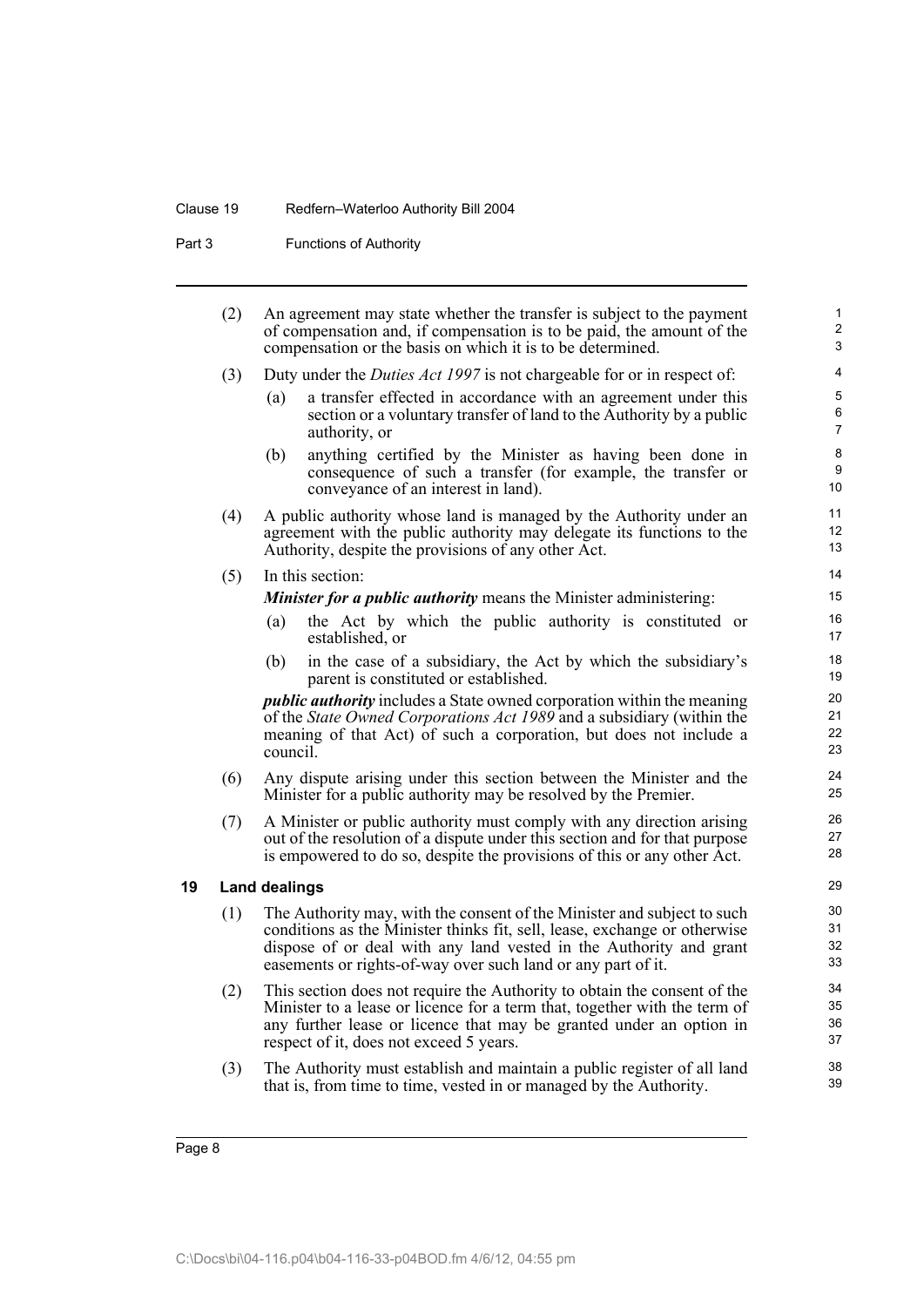<span id="page-12-0"></span>

| 20 |              | <b>Dedication of land</b>                                                                                                                                                                                                                                                                                                                                            | $\mathbf{1}$               |
|----|--------------|----------------------------------------------------------------------------------------------------------------------------------------------------------------------------------------------------------------------------------------------------------------------------------------------------------------------------------------------------------------------|----------------------------|
|    | (1)          | The Authority may, by notification published in the Gazette, declare<br>that it proposes to surrender land described or referred to in the<br>notification to the Crown to be dedicated:                                                                                                                                                                             | $\overline{2}$<br>3<br>4   |
|    |              | (a)<br>for any public purpose specified in the notification, or                                                                                                                                                                                                                                                                                                      | 5                          |
|    |              | (b)<br>if so specified in the notification, as a public road.                                                                                                                                                                                                                                                                                                        | 6                          |
|    | (2)          | When the land is surrendered:                                                                                                                                                                                                                                                                                                                                        | 7                          |
|    |              | it becomes Crown land reserved from sale, lease or licence under<br>(a)<br>the Crown Lands Act 1989, and                                                                                                                                                                                                                                                             | 8<br>9                     |
|    |              | on revocation of the reservation, it may be dedicated under that<br>(b)<br>Act for the public purpose specified in the notification or under<br>section 12 of the <i>Roads Act 1993</i> as a public road.                                                                                                                                                            | 10<br>11<br>12             |
|    | (3)          | The Authority may, in a notification published under subsection (1),<br>limit the description of, or reference to, land to a specified depth below<br>the surface of the land. If the description or reference is so limited,<br>subsection (2) does not apply to land below the specified depth.                                                                    | 13<br>14<br>15<br>16       |
|    | (4)          | The Authority may, by notification published in the Gazette, declare<br>any elevated or subterranean structure owned by the Authority that<br>continues the line of a public road to be a public road. On the publication<br>of the notification in the Gazette, the structure, except in relation to any<br>vesting of the structure, is taken to be a public road. | 17<br>18<br>19<br>20<br>21 |
| 21 | <b>Roads</b> |                                                                                                                                                                                                                                                                                                                                                                      | 22                         |
|    | (1)          | A road that is vested in the Authority or managed land cannot be<br>provided, opened, dedicated, closed (within the meaning of Part 4 of the<br><i>Roads Act 1993</i> ) or realigned by the Crown, a public authority or any<br>person except with the consent of the Authority.                                                                                     | 23<br>24<br>25<br>26       |
|    | (2)          | Except as provided by subsection (1), this Part does not affect the<br>application of the <i>Roads Act 1993</i> or any other Act to any such road.                                                                                                                                                                                                                   | 27<br>28                   |
| 22 |              | Acquisition of property by gift, devise or bequest                                                                                                                                                                                                                                                                                                                   | 29                         |
|    | (1)          | The Authority may acquire by gift, devise or bequest any property for<br>the purposes of this Act and may agree to carry out the conditions of any<br>such gift, devise or bequest.                                                                                                                                                                                  | 30<br>31<br>32             |
|    | (2)          | The rule of law against remoteness of vesting does not apply to any<br>condition of a gift, devise or bequest to which the Authority has agreed.                                                                                                                                                                                                                     | 33<br>34                   |
|    | (3)          | The Duties Act 1997 does not apply to or in respect of any gift, devise<br>or bequest made or to be made to the Authority                                                                                                                                                                                                                                            | 35<br>36                   |

Redfern–Waterloo Authority Bill 2004 Clause 20 Functions of Authority **Part 3** 

<span id="page-12-2"></span><span id="page-12-1"></span>or bequest made or to be made to the Authority.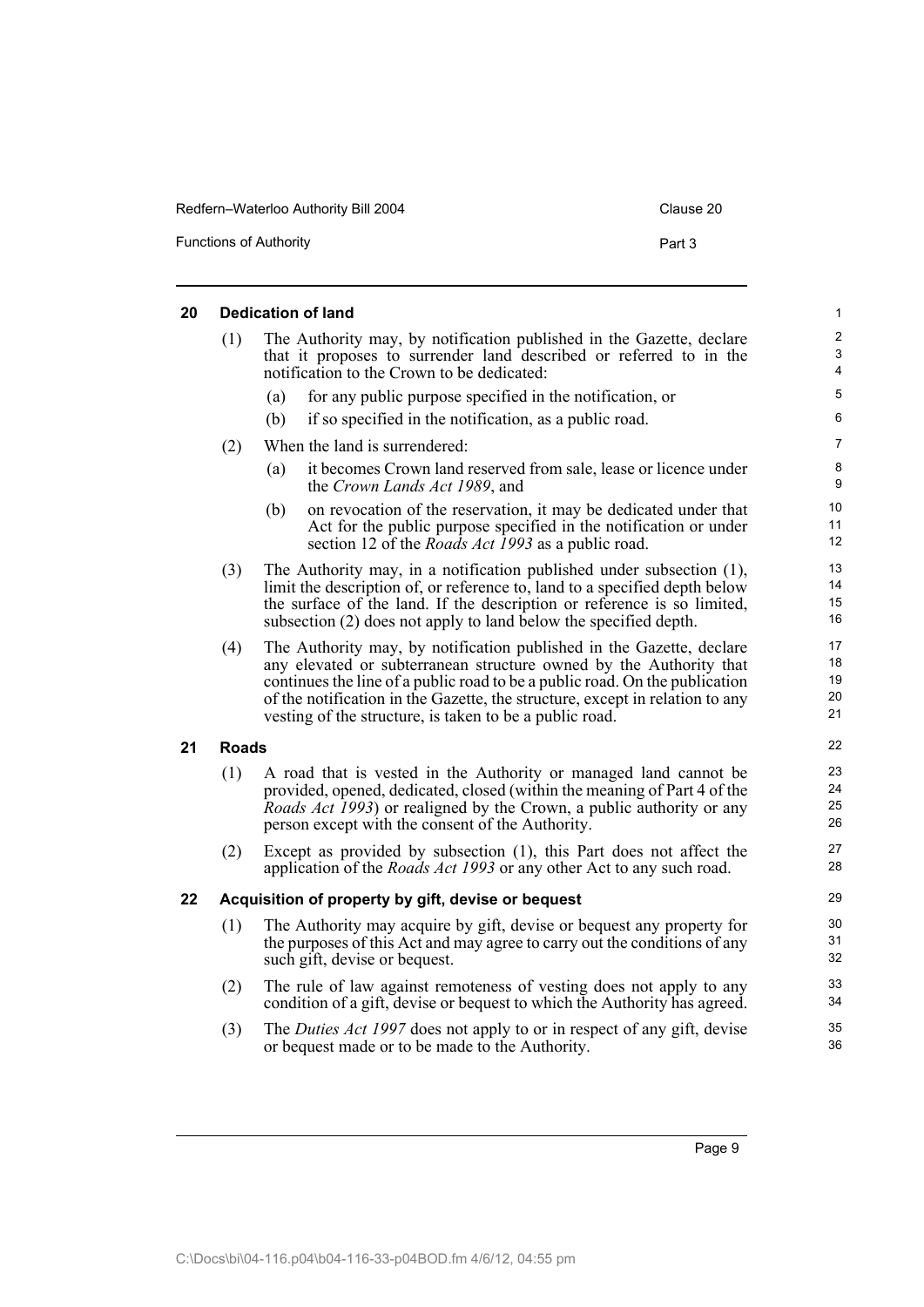#### Clause 23 Redfern–Waterloo Authority Bill 2004

Part 3 **Functions of Authority** 

#### <span id="page-13-1"></span><span id="page-13-0"></span>**23 Dealings with certain property acquired by gift, devise or bequest** (1) The Authority must not sell, lease, exchange or otherwise dispose of or deal with property acquired by gift, devise or bequest except: (a) if the property has been acquired subject to a condition to which the Authority has agreed under section 22 (1), in accordance with the condition, or (b) in any other case with the approval of the Minister. (2) Despite subsection (1) but subject to subsection (3), if the Authority decides that any property that has been acquired by the Authority subject to a condition to which the Authority has agreed under section 22 (1) is not required for the purposes of the Authority, the Authority may: (a) sell the property and retain the proceeds of the sale as property of the Authority, or (b) exchange the property for other property, or (c) if the Authority is of the opinion that the property is of no commercial value, dispose of the property without valuable consideration, in contravention of the condition. (3) The Authority must not sell, exchange or otherwise dispose of any property under subsection (2) except with the consent of the Minister and in accordance with any condition the Minister may impose upon the grant of that consent. (4) The Minister may consent to the sale, exchange or disposal of property for the purposes of this section and may impose any condition the Minister thinks fit upon the grant of that consent. **24 Private subsidiary corporations etc** (1) In this section: *private corporation* means a corporation within the meaning of the *Corporations Act 2001* of the Commonwealth formed in or outside New South Wales. *private subsidiary corporation* means a private corporation in which the Authority has a controlling interest. (2) The Authority may, subject to subsection (3): (a) form, or participate in the formation of, private corporations, and (b) acquire interests in private corporations, and (c) sell or otherwise dispose of interests in private corporations. 1  $\overline{2}$ 3 4 5 6 7 8 9 10 11 12 13 14 15 16 17 18 19 20 21 22 23 24 25 26 27 28 29 30 31 32 33 34 35 36 37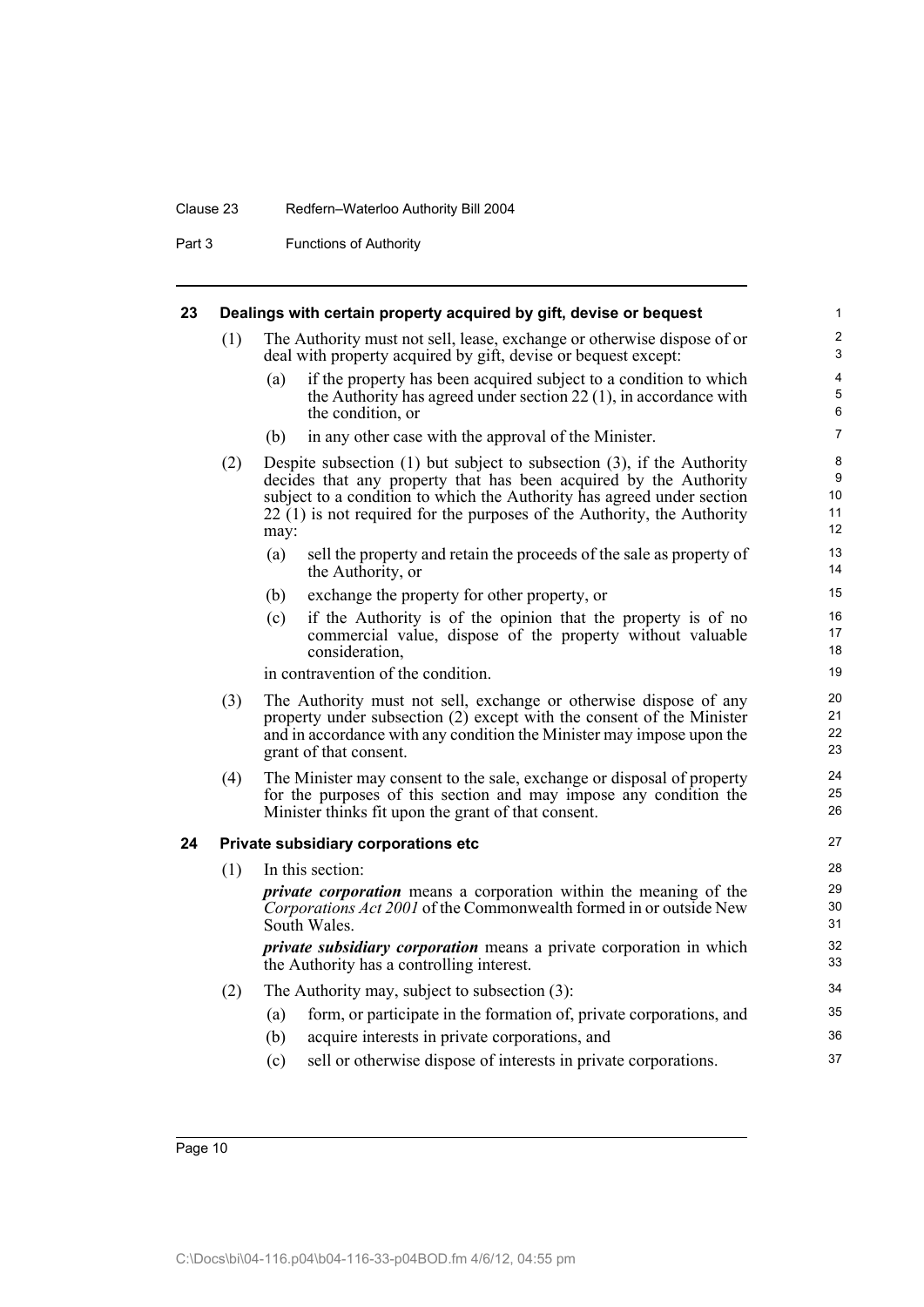| Redfern-Waterloo Authority Bill 2004 | Clause 24 |
|--------------------------------------|-----------|
| <b>Functions of Authority</b>        | Part 3    |
|                                      |           |

| (3) | The Authority must not, without the approval of the Minister: |                                                                                                                                                                                     |             |  |  |
|-----|---------------------------------------------------------------|-------------------------------------------------------------------------------------------------------------------------------------------------------------------------------------|-------------|--|--|
|     | (a)                                                           | form, or participate in the formation of, a private subsidiary<br>corporation, or                                                                                                   | 2<br>3      |  |  |
|     | (b)                                                           | acquire an interest in a private corporation so that, as a result of<br>the acquisition, the corporation becomes a private subsidiary<br>corporation, or                            | 4<br>5<br>6 |  |  |
|     | (c)                                                           | sell or otherwise dispose of any interest in a private subsidiary<br>corporation so that, as a result of the sale or disposal, it ceases to<br>be a private subsidiary corporation. | 7<br>8<br>9 |  |  |
| (4) | Crown.                                                        | A private subsidiary corporation is not, and does not represent, the                                                                                                                | 10<br>11    |  |  |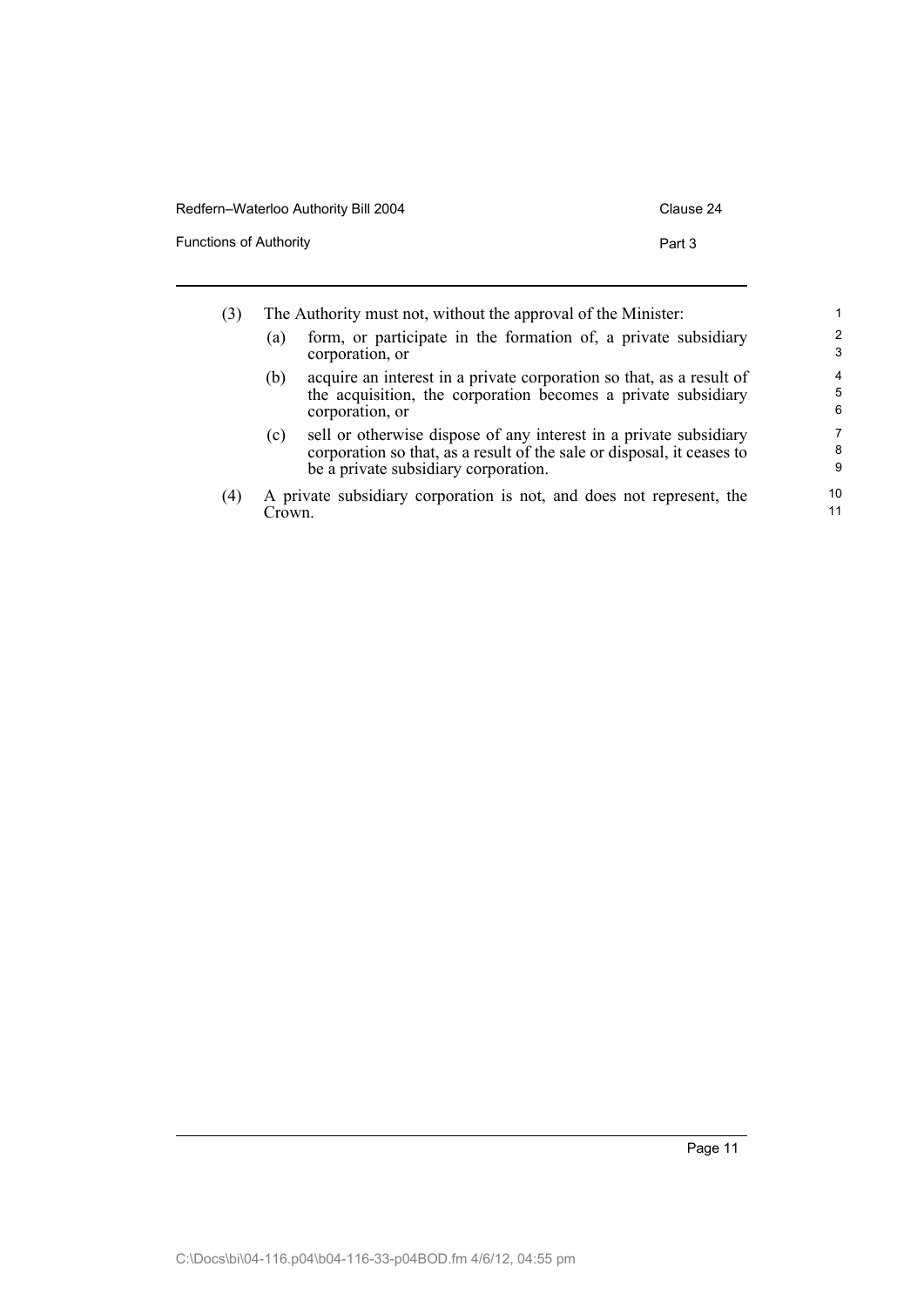#### Clause 25 Redfern–Waterloo Authority Bill 2004

Part 4 Planning within the operational area

## <span id="page-15-0"></span>**Part 4 Planning within the operational area**

#### <span id="page-15-1"></span>**25 Interpretation of Part**

(1) For the purposes of this Part, development is carried out by the Authority if the development is carried out by, for or on behalf of the Authority.

1

(2) Words and expressions used in the *Environmental Planning and Assessment Act 1979* and in this Part have the same meanings in this Part as they have in that Act. This subsection does not apply to the extent that the context or subject-matter otherwise indicates or requires.

#### <span id="page-15-2"></span>**26 Redfern–Waterloo Plan**

- (1) For the purpose of assisting the Authority in the exercise of its functions under this Act, the Minister, in consultation with the Board, is to prepare and maintain a plan for the operational area to be called the "Redfern–Waterloo Plan".
- (2) The Redfern–Waterloo Plan may make provision for or with respect to the following matters in relation to the operational area:
	- (a) the strategic vision for the sustainable improvement of the area,
	- (b) urban design,
	- (c) land use zoning,
	- (d) the carrying out of development,
	- (e) human services,
	- (f) the creation of employment opportunities,
	- (g) infrastructure, including transport and pedestrian facilities,
	- (h) renewal and regeneration of public land and assets,
	- (i) the maintenance of a social mix of income levels, household types and cultural groupings,
	- (j) the provision of affordable housing for owners and tenants (including publicly funded housing),
	- (k) any other matter that the Minister considers is essential for the purposes of this Act.
- (3) The Minister is to make the Redfern–Waterloo Plan publicly available.
- (4) The Minister is to keep the Redfern–Waterloo Plan under review and is to have regard to any public submissions made on the Plan from time to time.
- (5) The Minister may amend or replace the Redfern–Waterloo Plan.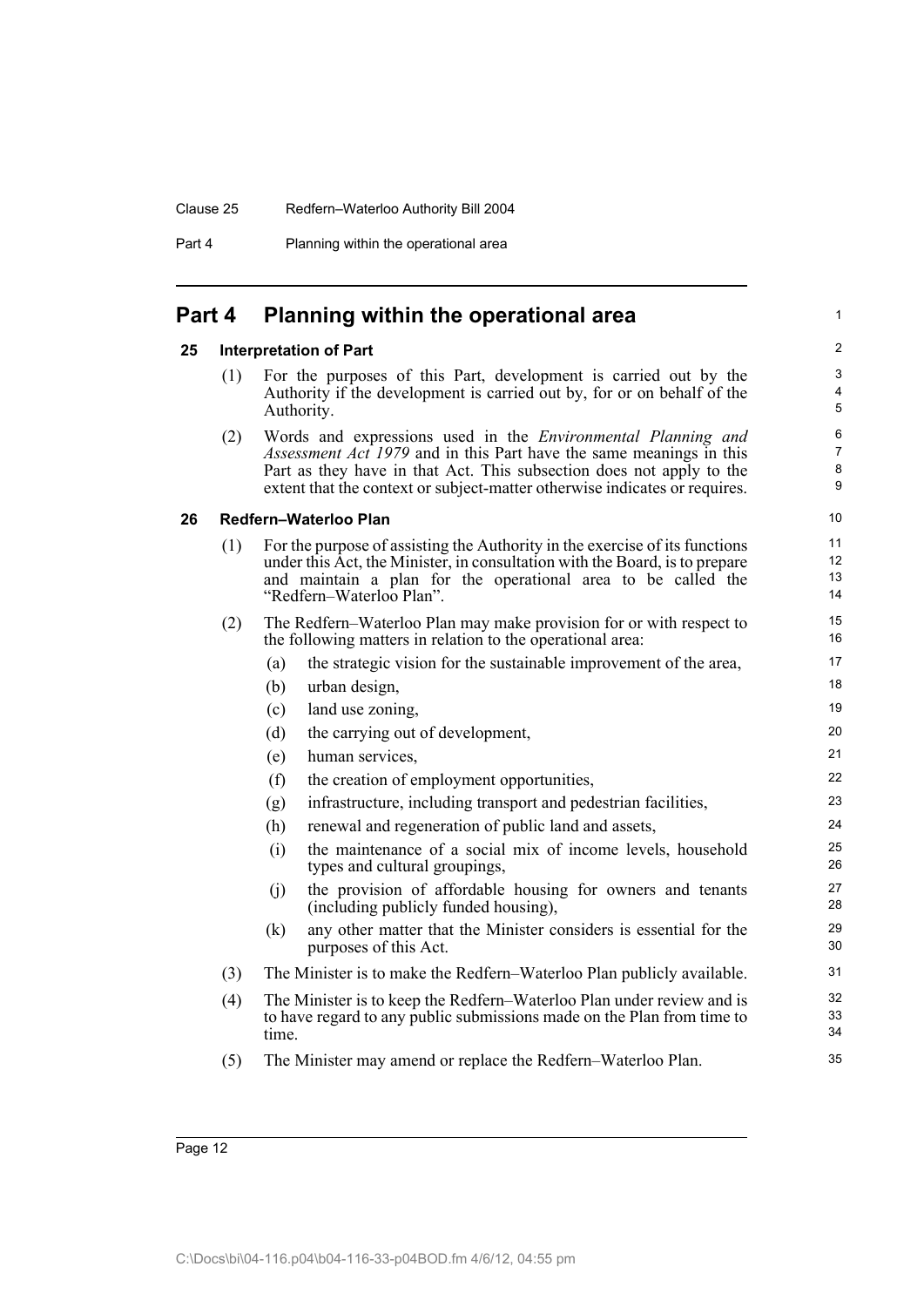Planning within the operational area **Part 4** Part 4

(6) The Minister may request the Minister administering the *Environmental Planning and Assessment Act 1979* to make any environmental planning instrument that is necessary to give effect to the environmental planning aspects of the Redfern–Waterloo Plan. (7) The Minister administering the *Environmental Planning and Assessment Act 1979* may make an environmental planning instrument for the purposes of subsection (6): (a) in accordance with that Act, or (b) by order published in the Gazette. This subsection has effect despite any provision of the *Environmental Planning and Assessment Act 1979*. (8) The Authority may, at the request of the Director-General of the Department of Infrastructure, Planning and Natural Resources, provide resources or undertake work in relation to the preparation of environmental planning instruments, development control plans and environmental studies under the *Environmental Planning and Assessment Act 1979* that will have effect in relation to the operational area. (9) A reference in this section to the Redfern–Waterloo Plan includes a reference to an amendment of the Plan or the replacement of the Plan. **27 Authority as consent authority for State significant development** (1) This section applies to any development in the operational area that is declared to be State significant development for the purpose of the *Environmental Planning and Assessment Act 1979*. (2) The Minister administering the *Environmental Planning and Assessment Act 1979* may delegate to the Minister his or her functions as the consent authority for any development to which this section applies. (3) The Minister may subdelegate to the Authority or the Council of the City of Sydney his or her functions as the consent authority for any development to which this section applies. 1 2 3 4 5 6 7 8 9 10 11 12 13 14 15 16 17 18 19  $20$ 21 22 23  $24$ 25 26 27 28 29 30 31 32 33

#### <span id="page-16-1"></span><span id="page-16-0"></span>**28 Heritage matters**

(1) The provisions of the *Heritage Act 1977* do not apply to development in the operational area that is State significant development and is identified in the Redfern–Waterloo Plan as development that may be carried out despite any prohibition or restriction under the *Heritage Act 1977*.

Page 13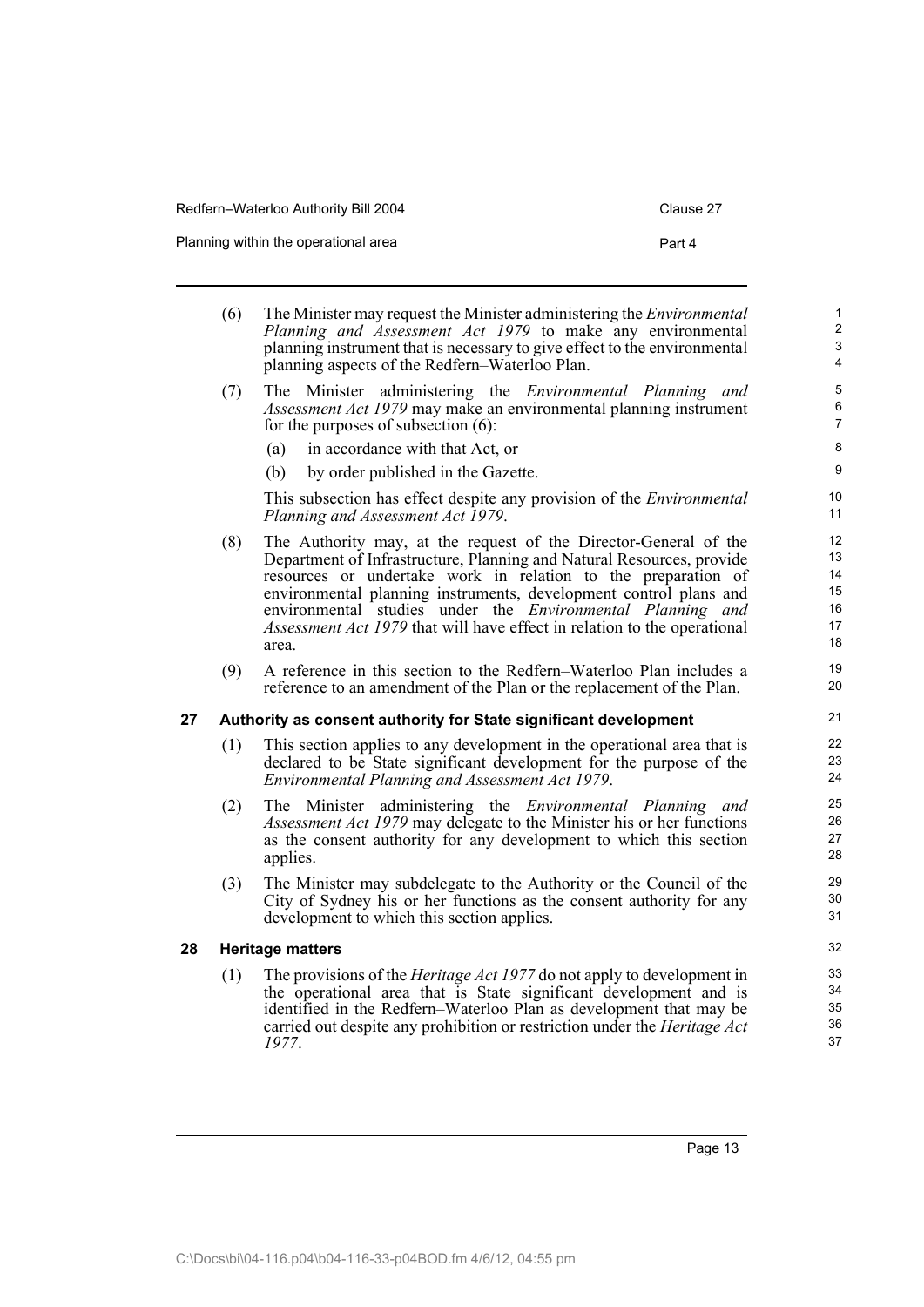#### Clause 29 Redfern–Waterloo Authority Bill 2004

Part 4 Planning within the operational area

(2) Development is not to be so identified in the Redfern–Waterloo Plan unless the Minister is satisfied that the development is essential for achieving the strategic vision for the improvement of the operational area.

#### <span id="page-17-0"></span>**29 Development contributions for affordable housing**

- (1) This section applies to development that is State significant development and that is carried out on land:
	- (a) within the operational area, or
	- (b) that was the former Carlton United Brewery Site at Broadway, Sydney, being the site described in the contributions plan referred to in section 31.
- (2) A condition may be imposed under Division 6A of Part 4 of the *Environmental Planning and Assessment Act 1979* in relation to development to which this section applies as if:
	- (a) section 94F of that Act (which deals with the circumstances in which affordable housing contributions may be required) applied to a development application for consent to carry out development to which this section applies whether or not it is a development application described in section 94F (1) of that Act, and
	- (b) section 94F (3) (b) of that Act (which requires that affordable housing contributions be authorised by environmental planning instruments made under that Act) were replaced with a requirement that the condition be authorised to be imposed by a contributions plan referred to in section 31 of this Act.
- (3) Anything that is required or permitted to be provided for in an environmental planning instrument in relation to contributions for affordable housing may be provided for in a contributions plan referred to in section 31. In particular, the contributions plan may set out the purposes for which such contributions may be used, including the provision or refurbishment of relevant housing stock.
- (4) Conditions may be imposed under Division 6A of Part 4 of the *Environmental Planning and Assessment Act 1979* in relation to development to which this section applies only in accordance with this section.

#### <span id="page-17-1"></span>**30 Other development contributions**

(1) This section applies to development that is State significant development and that is carried out on land within the operational area.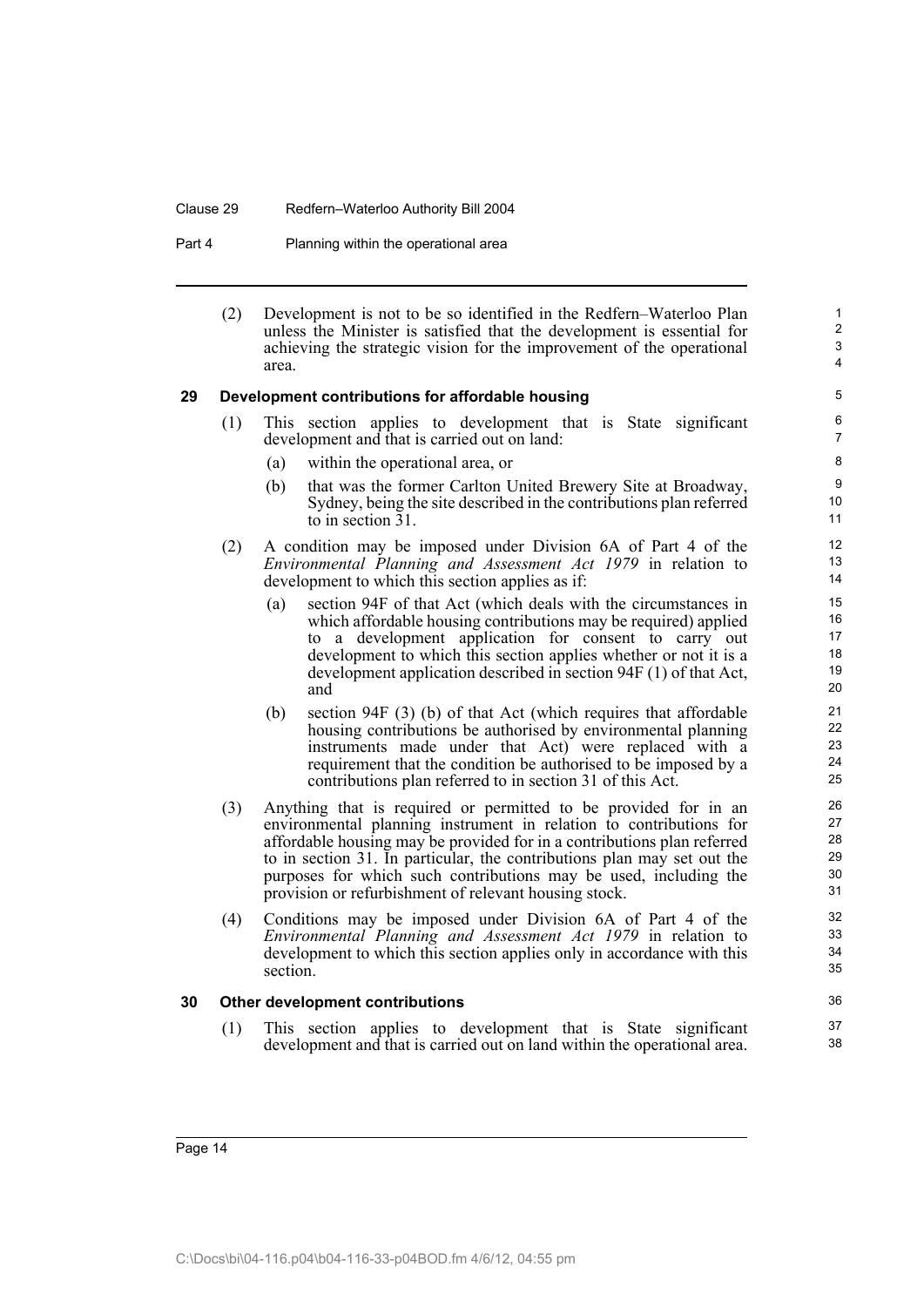<span id="page-18-0"></span>

|    | (2) | A condition may be imposed under Division 6 of Part 4 of the<br><i>Environmental Planning and Assessment Act 1979</i> , in relation to<br>development to which this section applies, for the purpose of the<br>provision or improvement of public amenities and public services<br>within the operational area (or to recoup their cost): | $\mathbf{1}$<br>$\overline{c}$<br>$\mathsf 3$<br>$\overline{4}$<br>$\overline{5}$ |
|----|-----|-------------------------------------------------------------------------------------------------------------------------------------------------------------------------------------------------------------------------------------------------------------------------------------------------------------------------------------------|-----------------------------------------------------------------------------------|
|    |     | whether or not the development concerned will or is likely to<br>(a)<br>require the provision or improvement of those amenities or<br>services (or will benefit from their provision or improvement),<br>and                                                                                                                              | 6<br>$\overline{7}$<br>$\bf 8$<br>9                                               |
|    |     | as if a reference in that Division to a contributions plan were a<br>(b)<br>reference to a contributions plan prepared under section 31 of this<br>Act.                                                                                                                                                                                   | 10<br>11<br>12                                                                    |
|    | (3) | For the purposes of this section, a reference to public amenities and<br>public services includes a reference to open space and the Redfern<br>Railway Station.                                                                                                                                                                           | 13<br>14<br>15                                                                    |
| 31 |     | Contributions plans and payment of development contributions                                                                                                                                                                                                                                                                              | 16                                                                                |
|    | (1) | The Minister may prepare and approve a contributions plan, in<br>accordance with Division 6 of Part 4 of the <i>Environmental Planning</i><br>and Assessment Act 1979, for the purposes of sections 29 and 30.                                                                                                                            | 17<br>18<br>19                                                                    |
|    | (2) | Any money resulting from a contribution referred to in section 29 or 30<br>is to be paid into the Fund established under section 32.                                                                                                                                                                                                      | 20<br>21                                                                          |
|    |     |                                                                                                                                                                                                                                                                                                                                           |                                                                                   |

Planning within the operational area **Part 4** Part 4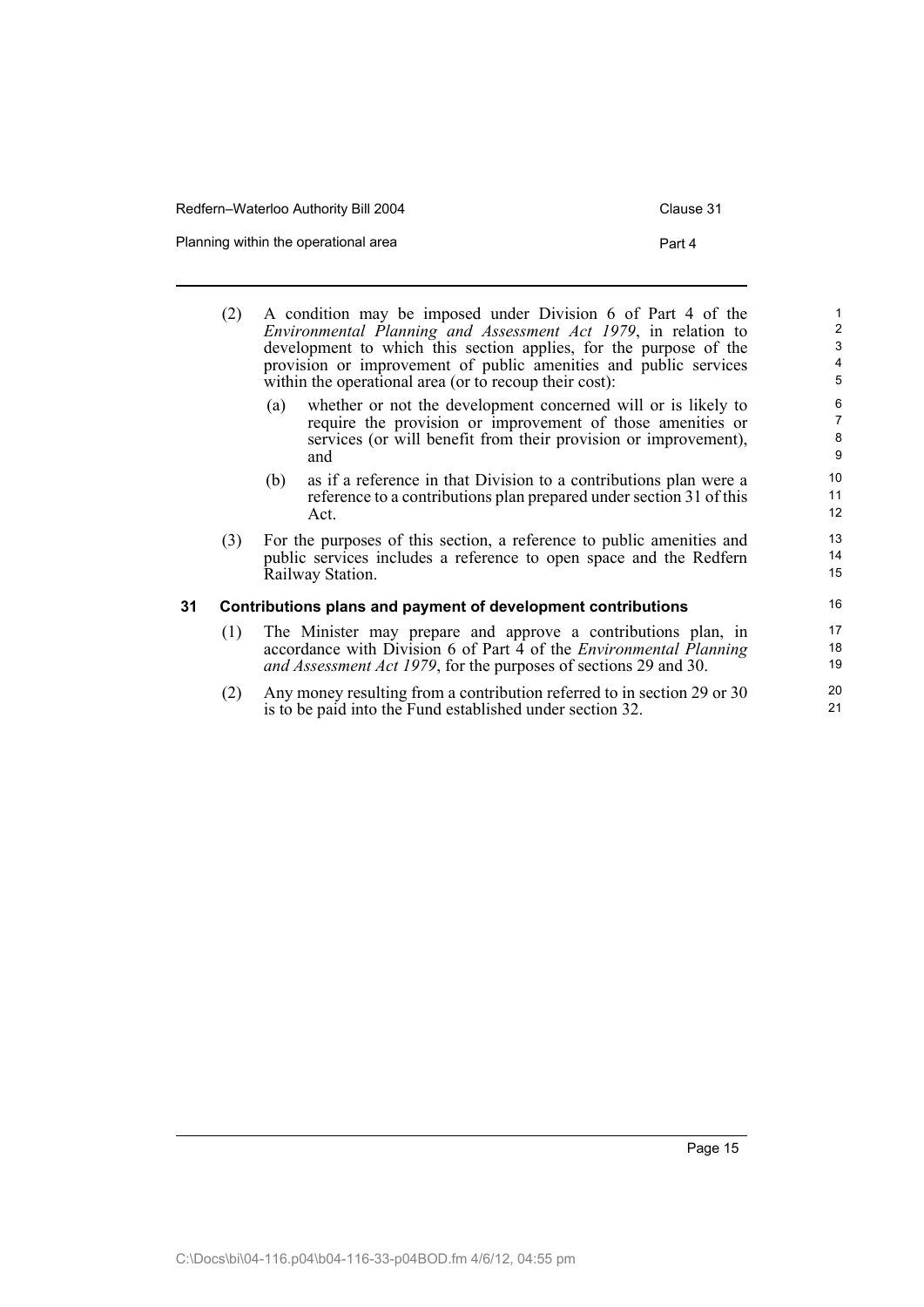#### Clause 32 Redfern–Waterloo Authority Bill 2004

Part 5 Finance

<span id="page-19-1"></span><span id="page-19-0"></span>

| Part 5 |     | <b>Finance</b>                                                                                                                      |  |  |  |  |
|--------|-----|-------------------------------------------------------------------------------------------------------------------------------------|--|--|--|--|
| 32     |     | <b>Redfern-Waterloo Fund</b>                                                                                                        |  |  |  |  |
|        | (1) | There is to be established in the Special Deposits Account a<br>Redfern-Waterloo Fund (the <b>Fund</b> ) into which is to be paid:  |  |  |  |  |
|        |     | all money advanced to the Authority by the Treasurer or<br>(a)<br>appropriated by Parliament for the purposes of the Authority, and |  |  |  |  |
|        |     | all money directed or authorised to be paid into the Fund by or<br>(b)<br>under this or any other Act, and                          |  |  |  |  |
|        |     | the proceeds of the investment of money in the Fund, and<br>(c)                                                                     |  |  |  |  |
|        |     | (d)<br>all money received by the Authority from any other source.                                                                   |  |  |  |  |
|        | (2) | The Fund is to be applied for the purpose of enabling the Authority to<br>exercise its functions.                                   |  |  |  |  |
|        | (3) | All expenditure incurred by the Authority is to be paid from the Fund.                                                              |  |  |  |  |
| 33     |     | <b>Financial year</b>                                                                                                               |  |  |  |  |
|        | (1) | The financial year of the Authority is the year commencing on 1 July                                                                |  |  |  |  |

| (1) |  |  | The financial year of the Authority is the year commencing on 1 July. |  |
|-----|--|--|-----------------------------------------------------------------------|--|
|     |  |  |                                                                       |  |

(2) A different financial year may be determined by the Treasurer under section 4 (1A) of the *Public Finance and Audit Act 1983*.

### <span id="page-19-3"></span><span id="page-19-2"></span>**34 Investment of money in Fund**

The Authority may invest money in the Redfern–Waterloo Fund:

(a) in the manner authorised by the *Public Authorities (Financial Arrangements) Act 1987*, or

1

(b) if that Act does not confer power on the Authority to invest the money, in any other manner approved by the Minister with the concurrence of the Treasurer.

#### <span id="page-19-4"></span>**35 Administration of other funds**

- (1) The Authority may administer a fund established for the provision of services or facilities within the operational area into which money is paid by persons who carry on business within the operational area.
- (2) The Auditor-General is to audit any such fund, in the year it is established and in each year thereafter, as if the Minister had requested the Auditor-General to do so under section 45 of the *Public Finance and Audit Act 1983*.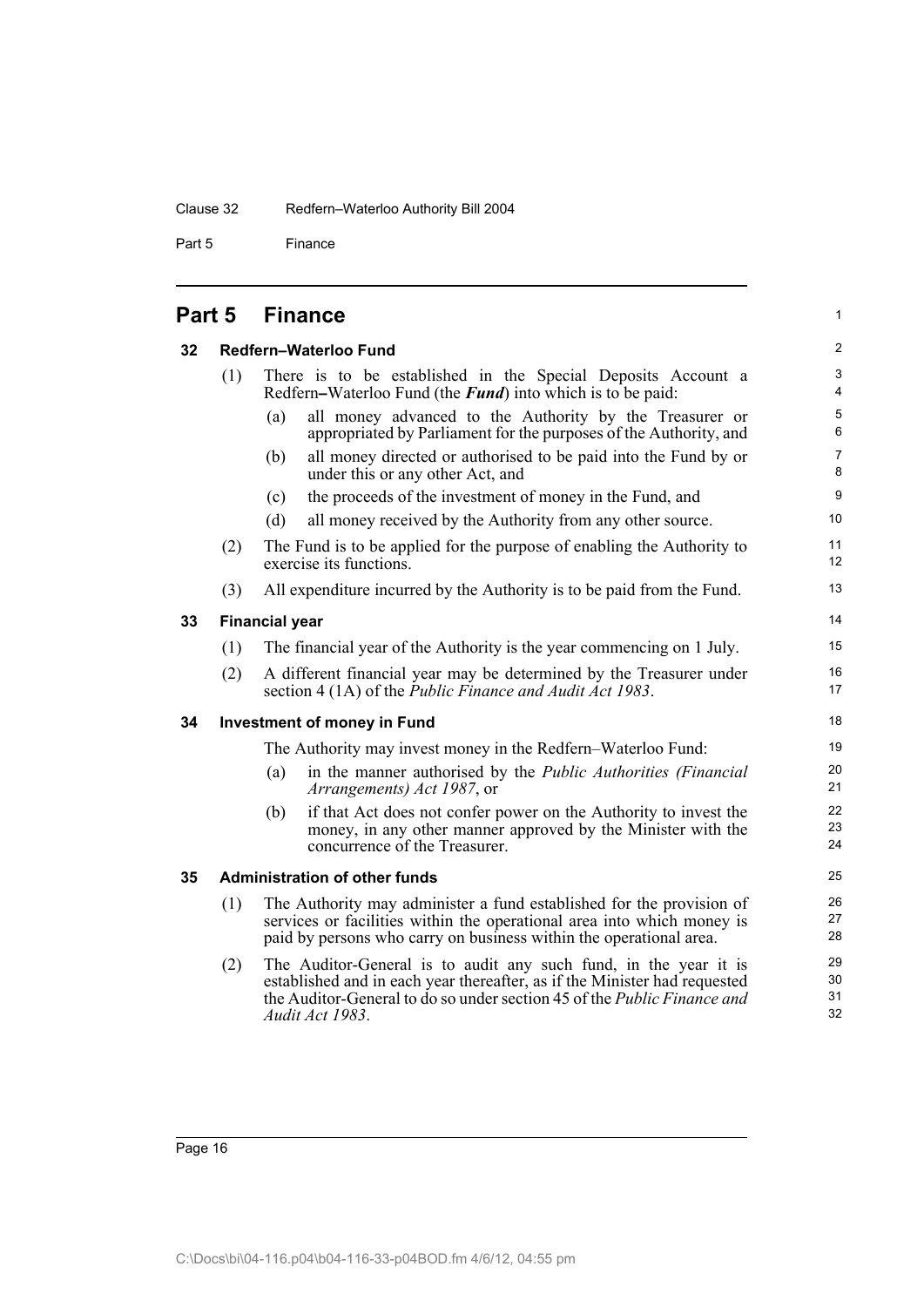Redfern–Waterloo Authority Bill 2004 Clause 36

Miscellaneous **Part 6** 

#### <span id="page-20-2"></span><span id="page-20-1"></span><span id="page-20-0"></span>**Part 6 Miscellaneous 36 Authorised officers** (1) The Authority may appoint a member of staff of the Authority, or a person of a class prescribed by the regulations, to be an authorised officer for the purposes of this Act. (2) An authorised officer may exercise such functions as are conferred on an authorised officer by this Act or the regulations. (3) The Authority is to provide each authorised officer with an identification card. (4) An identification card is a card that: (a) states that it is issued under this Act, and (b) gives the name of the person to whom it is issued, and (c) describes the nature of the powers conferred, and (d) states the date (if any) on which it expires, and (e) is signed by the Chief Executive Officer. (5) In the course of exercising the functions of an authorised officer under this Act, the authorised officer must, if requested to do so by a person affected by the exercise of any such function, produce the authorised officer's identification card to the person. **37 Disclosure of information** A person must not disclose any information obtained in connection with the administration or execution of this Act (or any other Act conferring or imposing functions on the Authority) unless that disclosure is made: (a) with the consent of the person from whom the information was obtained, or (b) in connection with the administration or execution of this Act (or any such other Act), or (c) for the purposes of any legal proceedings arising out of this Act (or any such other Act) or of any report of any such proceedings, or (d) in accordance with a requirement imposed under the *Ombudsman Act 1974*, or (e) with other lawful excuse. Maximum penalty: 100 penalty units. 1 2 3 4 5 6 7 8 9 10 11 12 13 14 15 16 17 18 19 20 21 22 23  $24$ 25 26 27 28 29 30 31 32 33 34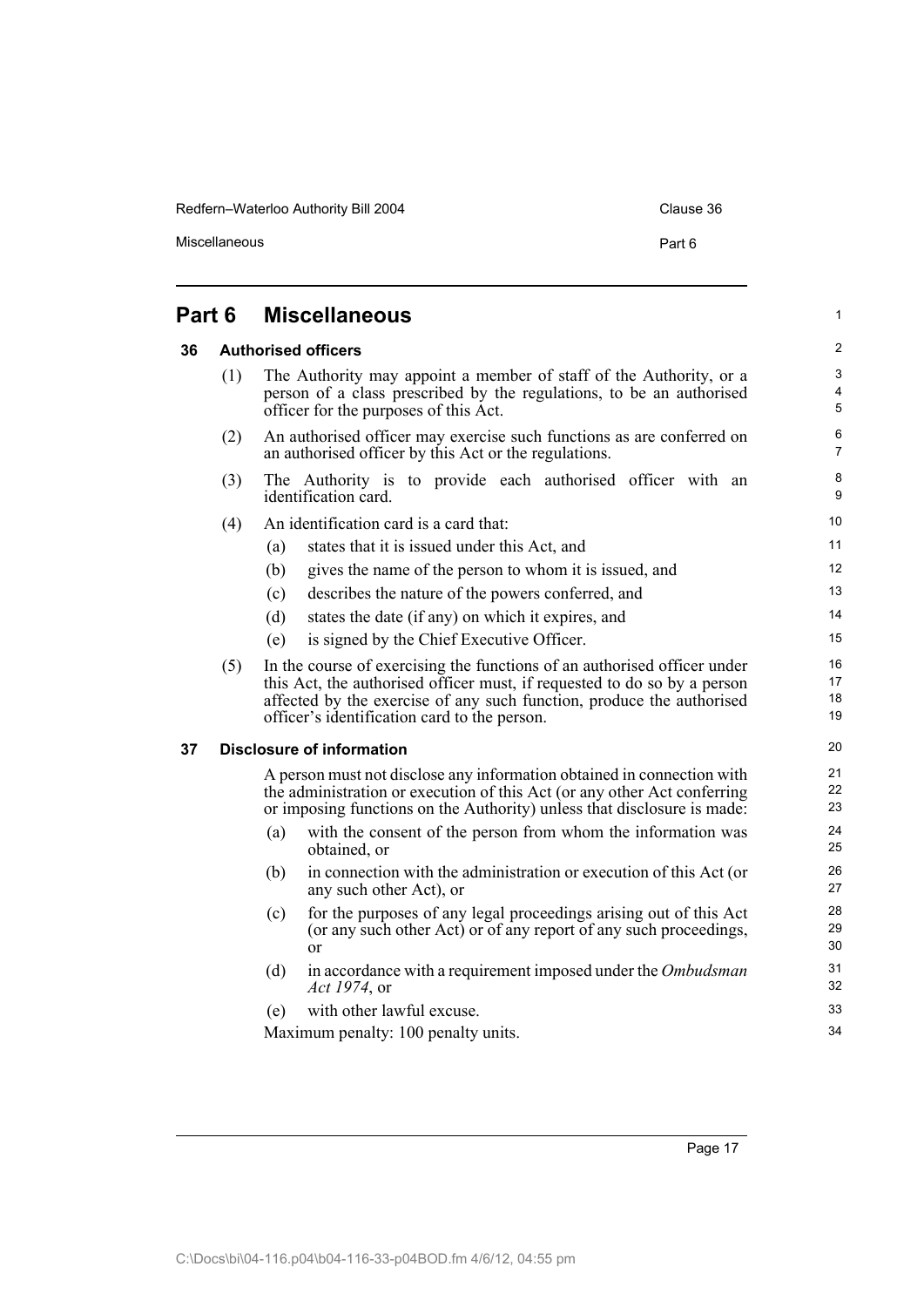#### Clause 38 Redfern–Waterloo Authority Bill 2004

Part 6 Miscellaneous

#### <span id="page-21-0"></span>**38 Misuse of information**

- (1) If, through association with the Authority, a person has knowledge of specific information relating to proposals made, or to be made, by the Authority in respect of the acquisition, development or disposal of land and that information is not generally known but, if generally known, might reasonably be expected to affect materially the market price of that land, the person contravenes this subsection if the person:
	- (a) deals, directly or indirectly, in that or in any other land for the purpose of gaining an advantage for the person by the use of that information, or

(b) divulges that information for the purpose of enabling another person to gain an advantage by using that information to deal, directly or indirectly, in that or in any other land.

Maximum penalty: 100 penalty units.

- (2) If, through association with the Authority, a person is in a position to influence proposals made, or to be made, by the Authority in respect of the acquisition, development or disposal of land and does influence the proposals by securing the inclusion or alteration of any matter in, or the exclusion or omission of any matter from, the proposals, the person contravenes this subsection if:
	- (a) the person does so for the purpose of gaining an advantage for the person, or
	- (b) the person does so for the purpose of enabling another person to gain an advantage.

Maximum penalty: 100 penalty units.

- (3) If:
	- (a) a contravention of subsection (1) occurs and an advantage referred to in that subsection is gained from any dealing in land to which the contravention relates, or
	- (b) a contravention of subsection (2) occurs and an advantage referred to in that subsection is gained from any dealing in land to which the contravention relates, being an advantage which would not have been gained if the proposals concerned had not been influenced,

any person who gained that advantage is, whether or not any person has been prosecuted for or convicted of an offence in respect of a contravention of subsection (1) or (2), liable to another person for the amount of any loss incurred by that other person by reason of the gaining of that advantage.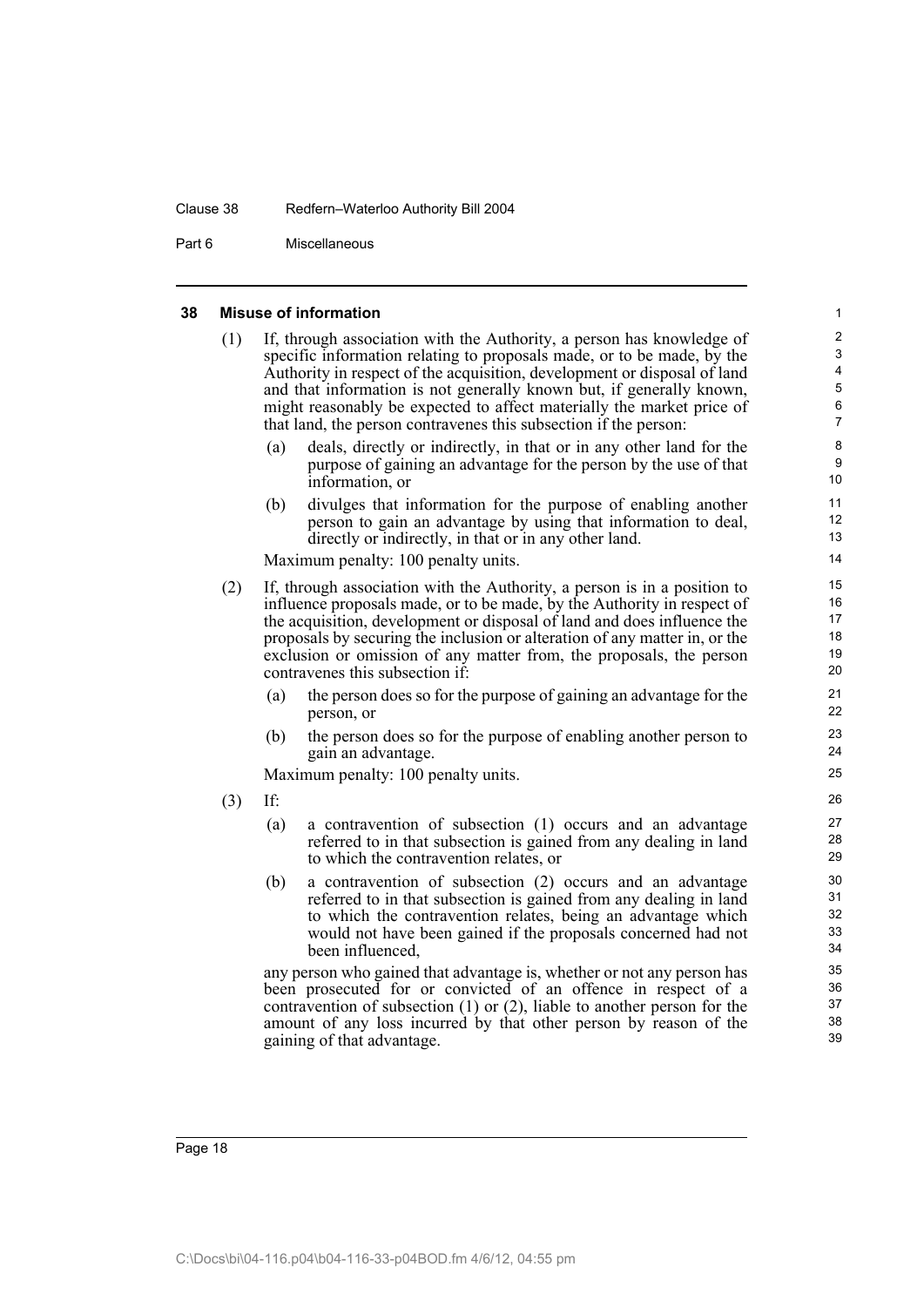Miscellaneous **Part 6** 

<span id="page-22-0"></span>

| (4) |     | If a loss referred to in subsection $(3)$ is incurred by reason of an<br>advantage gained from a dealing in land, the amount of the loss is the<br>difference between the price at which the dealing was effected and:                                                                                                                                        |
|-----|-----|---------------------------------------------------------------------------------------------------------------------------------------------------------------------------------------------------------------------------------------------------------------------------------------------------------------------------------------------------------------|
|     | (a) | in the case of any dealing to which subsection (1) relates, the<br>price that, in the opinion of the court before which it is sought to<br>recover the amount of the loss, would have been the market price<br>of the land at the time of the dealing if the specific information<br>used to gain that advantage had been generally known at that<br>time, or |
|     | (b) | in any case to which subsection (2) relates, the price that, in the<br>opinion of the court before which it is sought to recover the<br>amount of the loss, would have been the market price of the land<br>at the time of the dealing if the proposals concerned had not been<br>influenced.                                                                 |
| (5) |     | An action to recover a loss referred to in subsection $(3)$ may not be<br>brought more than 5 years after the dealing in land in relation to which<br>the loss was incurred.                                                                                                                                                                                  |
| (6) |     | For the purposes of this section, a person is associated with the<br>Authority:                                                                                                                                                                                                                                                                               |
|     | (a) | if the person is a member of the Board, or a member of staff of<br>the Authority, or a person of whose services the Authority makes<br>use, or who is otherwise appointed, employed or engaged,<br>pursuant to this Act, or                                                                                                                                   |
|     | (b) | if the person is a committee member of an advisory committee, or                                                                                                                                                                                                                                                                                              |
|     | (c) | if the person is an officer of the Department within the meaning<br>of the Environmental Planning and Assessment Act 1979 or a<br>person who is a member of a committee or subcommittee<br>established by or under that Act, or                                                                                                                               |
|     | (d) | if the person is an officer or an employee of a council, or                                                                                                                                                                                                                                                                                                   |
|     | (e) | if the person acts or has acted as banker, solicitor, auditor or<br>professional adviser or in any other capacity for the Authority,<br>the Minister, the Department of Infrastructure, Planning and<br>Natural Resources or a council, or                                                                                                                    |
|     | (f) | where the person, so associated by virtue of paragraph (e), is a<br>corporation, if the person is a director, manager or secretary of<br>the corporation.                                                                                                                                                                                                     |
|     |     | <b>Personal liability</b>                                                                                                                                                                                                                                                                                                                                     |
|     |     | A matter or thing done or omitted to be done by the Authority, the Board<br>or a member of the Board, the Chief Executive Officer, a member of an<br>advisory committee appointed under this Act, or a person acting under<br>the direction of the Authority, the Board or the Chief Executive Officer                                                        |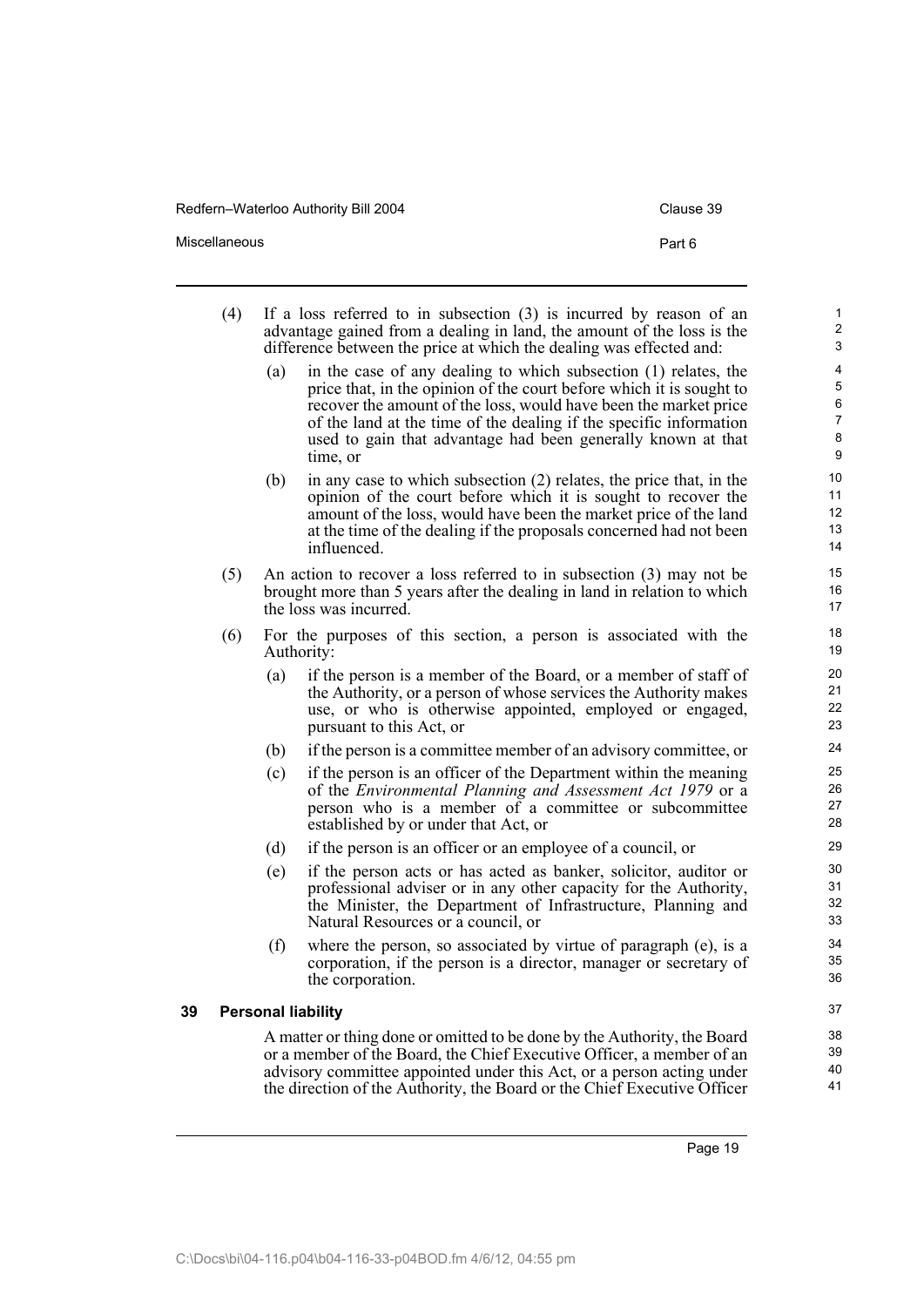#### Clause 40 Redfern–Waterloo Authority Bill 2004

Part 6 Miscellaneous

does not, if the matter or thing was done or omitted in good faith for the purpose of executing this or any other Act, subject the member of the Board, the Chief Executive Officer, the member of the advisory committee or the person so acting personally to any action, liability, claim or demand.

21 22 23

#### <span id="page-23-0"></span>**40 Seal of Authority**

The seal of the Authority is to be kept by the Chief Executive Officer, or by a member of the staff of the Authority authorised in that behalf by the Chief Executive Officer, and may be fixed to a document only:

- (a) in the presence of the Chief Executive Officer or that member of the staff, and
- (b) with an attestation by the signature of the Chief Executive Officer or that member of staff of the fact of the fixing of the seal.

#### <span id="page-23-1"></span>**41 Recovery of money**

Any charge, fee or money due or payable to the Authority may be recovered as a debt in a court of competent jurisdiction.

#### <span id="page-23-2"></span>**42 Act to bind Crown**

This Act binds the Crown in right of New South Wales and, in so far as the legislative power of the Parliament of New South Wales permits, the Crown in all its other capacities.

#### <span id="page-23-3"></span>**43 Proceedings for offences**

Proceedings for an offence against this Act or the regulations are to be dealt with summarily before a Local Court.

#### <span id="page-23-4"></span>**44 Penalty notices**

- (1) An authorised officer appointed under section 36 may serve a penalty notice on a person if it appears to the officer that the person has committed an offence against this Act or the regulations, being an offence prescribed by the regulations as a penalty notice offence.
- (2) A penalty notice is a notice to the effect that, if the person served does not wish to have the matter determined by a court, the person can pay, within the time and to the person specified in the notice, the amount of penalty prescribed by the regulations for the offence if dealt with under this section.
- (3) A penalty notice may be served personally or by post.
- (4) If the amount of penalty prescribed for an alleged offence is paid under this section, no person is liable to any further proceedings for the alleged offence.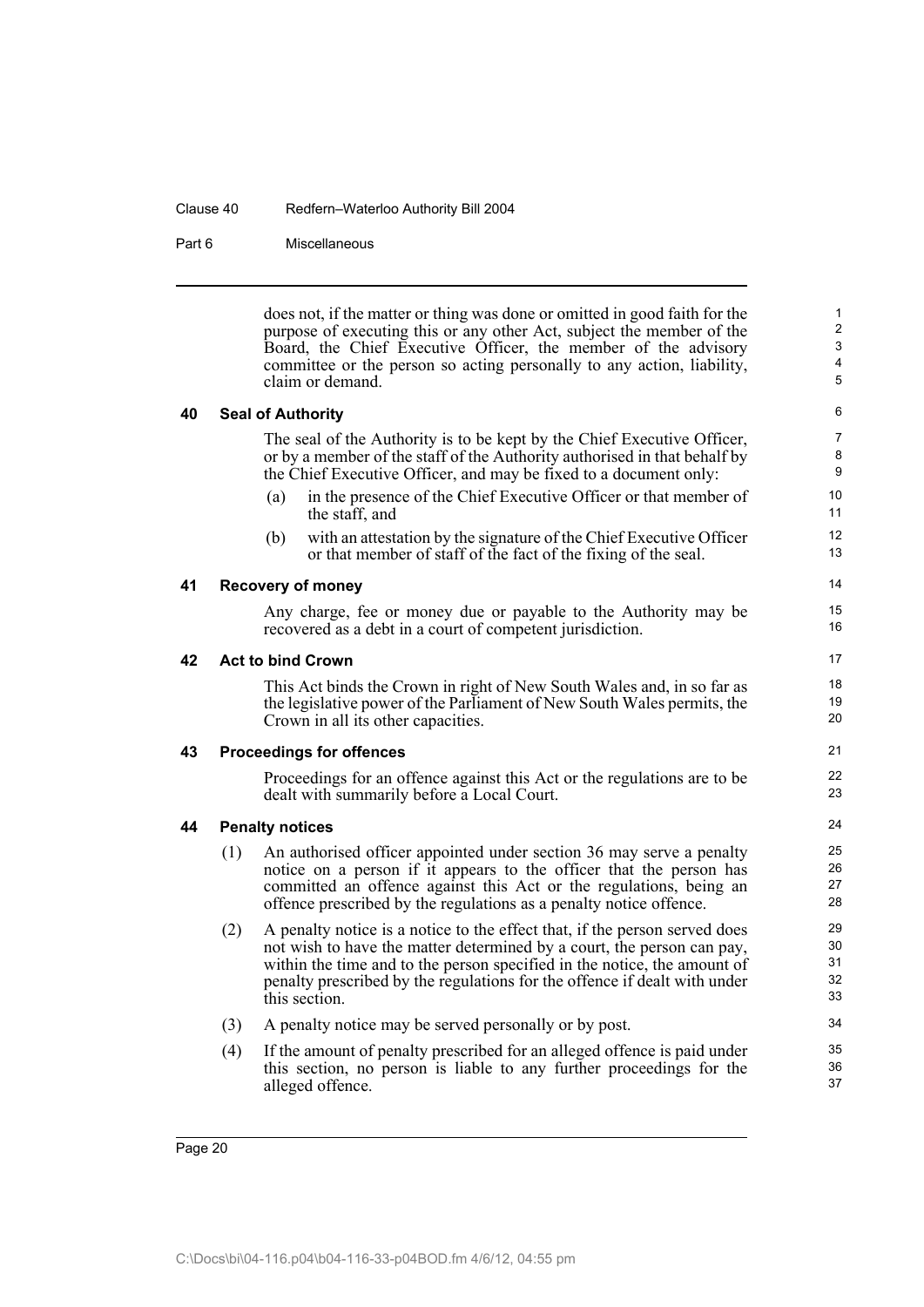#### Redfern–Waterloo Authority Bill 2004 Clause 45

| Miscellaneous |     | Part 6                                                                                                                                                                                                                         |                                    |
|---------------|-----|--------------------------------------------------------------------------------------------------------------------------------------------------------------------------------------------------------------------------------|------------------------------------|
| (5)           |     | Payment under this section is not to be regarded as an admission of<br>liability for the purpose of, and does not in any way affect or prejudice,<br>any civil claim, action or proceeding arising out of the same occurrence. | 1<br>$\overline{c}$<br>$\mathsf 3$ |
| (6)           |     | The regulations may:                                                                                                                                                                                                           | $\overline{\mathbf{4}}$            |
|               | (a) | prescribe an offence for the purposes of this section by specifying<br>the offence or by referring to the provision creating the offence,<br>and                                                                               | 5<br>$\,6\,$<br>$\overline{7}$     |
|               | (b) | prescribe the amount of penalty payable for the offence if dealt<br>with under this section, and                                                                                                                               | 8<br>9                             |
|               | (c) | prescribe different amounts of penalties for different offences or<br>classes of offences.                                                                                                                                     | 10<br>11                           |
| (7)           |     | The amount of a penalty prescribed under this section for an offence is<br>not to exceed the maximum amount of penalty that could be imposed for<br>the offence by a court.                                                    | 12<br>13<br>14                     |
| (8)           |     | This section does not limit the operation of any other provision of, or<br>made under, this or any other Act relating to proceedings that may be<br>taken in respect of offences.                                              | 15<br>16<br>17                     |
| <b>AR</b>     |     | Amondmont of Schodulo 1                                                                                                                                                                                                        | 18                                 |

#### <span id="page-24-0"></span>**45 Amendment of Schedule 1**

| (1) | The regulations may amend Schedule 1: |  |
|-----|---------------------------------------|--|
|-----|---------------------------------------|--|

- (a) by omitting any matter, or
- (b) by inserting any matter, or
- (c) by altering any matter.
- (2) The regulations may omit Schedule 1 and insert instead a Schedule that specifies or describes an area of land as the operational area.
- (3) A regulation is not to be made under this section unless the Minister certifies that he or she is satisfied that the changes to the operational area are broadly consistent with the delivery of the strategic vision of the Redfern–Waterloo plan.

#### <span id="page-24-1"></span>**46 Regulations**

- (1) The Governor may make regulations, not inconsistent with this Act, for or with respect to any matter that by this Act is required or permitted to be prescribed or that is necessary or convenient to be prescribed for carrying out or giving effect to this Act.
- (2) In particular, regulations may be made for or with respect to the following:
	- (a) the functions of the Authority and any member of staff of the Authority,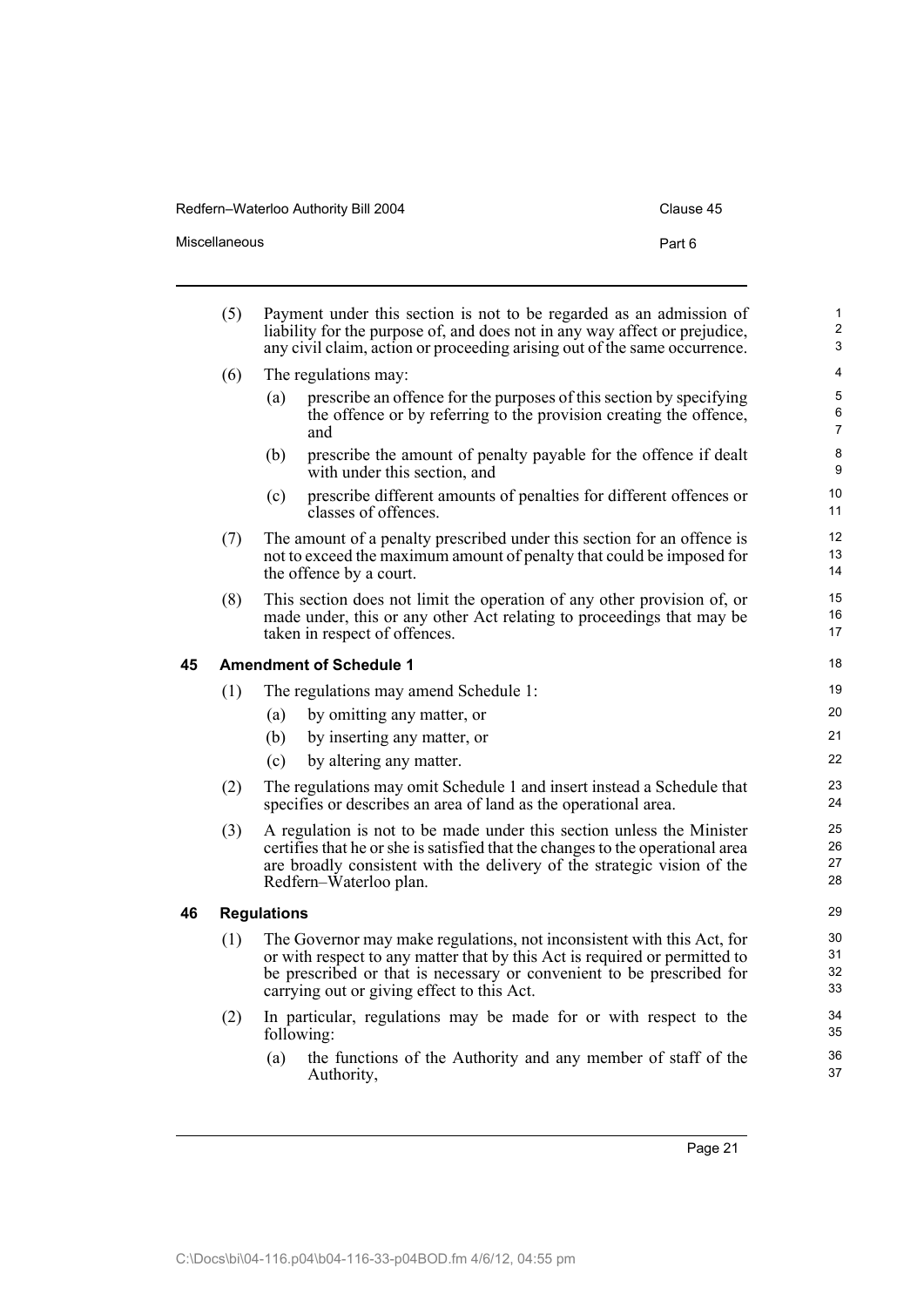## Clause 47 Redfern–Waterloo Authority Bill 2004

Part 6 Miscellaneous

<span id="page-25-2"></span><span id="page-25-1"></span><span id="page-25-0"></span>

|    |     | (b)                  | the fees and charges that may be imposed for the purposes of this<br>Act,                                                                                                                                                                         | $\mathbf{1}$<br>$\overline{2}$ |
|----|-----|----------------------|---------------------------------------------------------------------------------------------------------------------------------------------------------------------------------------------------------------------------------------------------|--------------------------------|
|    |     | (c)                  | the procedures of advisory committees,                                                                                                                                                                                                            | 3                              |
|    |     | (d)                  | regulating the use by the public of, and the conduct of the public<br>on, land vested in or managed by the Authority or public areas<br>within the operational area,                                                                              | $\overline{4}$<br>5<br>6       |
|    |     | (e)                  | regulating the use of facilities of the Authority and the provision<br>of services by the Authority,                                                                                                                                              | $\overline{7}$<br>8            |
|    |     | (f)                  | requiring the payment of fares or other charges for the use of any<br>facility operated or service provided by the Authority,                                                                                                                     | 9<br>10                        |
|    |     | (g)                  | authorising a person granted a lease, licence or other authority by<br>the Authority to require the payment of fares or other charges for<br>the use of any facility operated or service provided under the<br>lease, licence or other authority, | 11<br>12<br>13<br>14           |
|    |     | (h)                  | conferring on the Authority any function that may be exercised<br>by a council in relation to a public place.                                                                                                                                     | 15<br>16                       |
|    | (3) |                      | The regulations may create an offence punishable by a maximum<br>penalty of 50 penalty units.                                                                                                                                                     | 17<br>18                       |
| 47 |     |                      | <b>Amendment of other Acts</b>                                                                                                                                                                                                                    | 19                             |
|    |     |                      | Each Act specified in Schedule 3 is amended as set out in that Schedule.                                                                                                                                                                          | 20                             |
| 48 |     |                      | Savings, transitional and other provisions                                                                                                                                                                                                        | 21                             |
|    |     |                      | Schedule 4 has effect.                                                                                                                                                                                                                            | 22                             |
| 49 |     | <b>Review of Act</b> |                                                                                                                                                                                                                                                   | 23                             |
|    | (1) |                      | The Minister is to review this Act to determine whether the policy<br>objectives of the Act remain valid and whether the terms of the Act<br>remain appropriate for securing those objectives.                                                    | 24<br>25<br>26                 |
|    | (2) |                      | The review is to be undertaken as soon as possible after the period of 5<br>years from the date of assent to this Act.                                                                                                                            | 27<br>28                       |
|    | (3) |                      | A report on the outcome of the review is to be tabled in each House of<br>Parliament within 12 months after the end of the period of 5 years.                                                                                                     | 29<br>30                       |
|    |     |                      |                                                                                                                                                                                                                                                   |                                |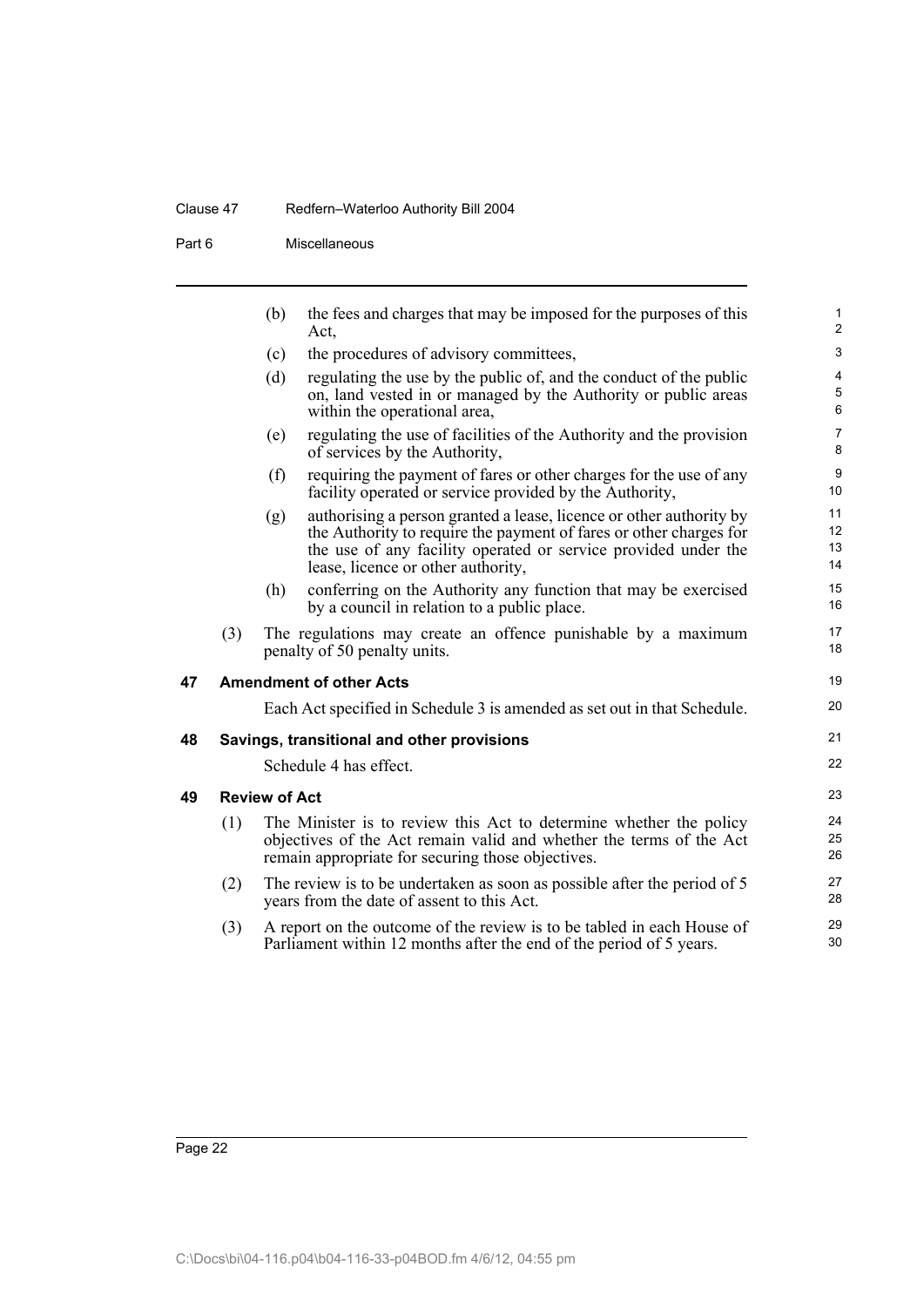Operational area of Authority **Schedule 1** and 2008 and 2008 and 2008 and 2008 and 2008 and 2008 and 2008 and 20

1

## <span id="page-26-0"></span>**Schedule 1 Operational area of Authority**

(Sections 4 (1) and 45)

Commencing at the junction of Botany Road and Bourke Street; and bounded thence by the latter street, north–easterly, O'Dea Avenue, generally easterly, the eastern side of South Dowling Street, northerly, Cleveland Street, generally westerly, City Road, generally south–westerly, Darlington Road, north–easterly, Golden Grove Street, south–easterly, Wilson Street, south–westerly, the north–eastern side of Iverys Lane, south–easterly, the south–western side of Leamington Lane, south–westerly, and Burren Street, south–easterly to the south–western prolongation of the north–western boundary of Lot A, DP 908862; by that prolongation and boundary, north-easterly, part of the generally western boundary of Lot 50, DP 1001467, generally southerly and part of the south–eastern boundary of Lot 1, DP 7752906 and its prolongation, south–westerly to, again, Burren Street; by that street, generally southerly, Swanson Street, easterly, Railway Parade and Henderson Road, generally north–easterly, Garden Street, generally northerly, Boundary Street, easterly, Regent Street, generally southerly and Botany Road, aforesaid, generally south–easterly to the point of commencement.

Alexandria Park Community School site–Lot 1, DP 733605, Lot 11, DP 615964, Lots 2 and 3, DP 69494, Lot 1 DP 74696, Lots A and B, DP 109038, City of Sydney, Parish of Alexandria, County of Cumberland.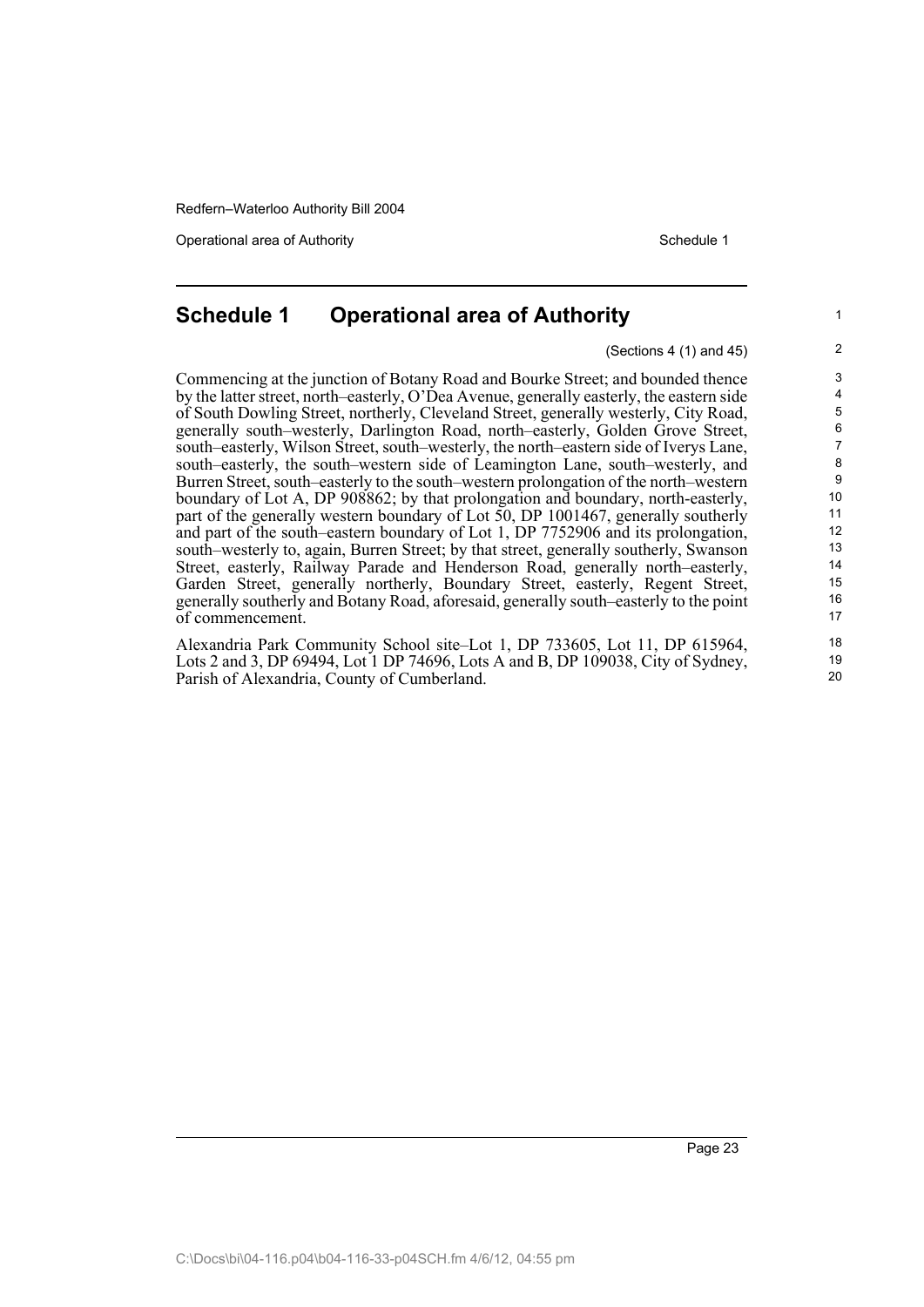Schedule 2 Members and procedure of Board

## <span id="page-27-0"></span>**Schedule 2 Members and procedure of Board**

(Section 8 (5))

1

2

|        | Part 1 |                     | <b>General</b>                                                                                                                                                                                                                                                                       | 3                          |
|--------|--------|---------------------|--------------------------------------------------------------------------------------------------------------------------------------------------------------------------------------------------------------------------------------------------------------------------------------|----------------------------|
| 1      |        | <b>Definitions</b>  |                                                                                                                                                                                                                                                                                      | 4                          |
|        |        |                     | In this Schedule:                                                                                                                                                                                                                                                                    | 5                          |
|        |        |                     | <i>appointed member</i> means a person who is appointed by the Minister as<br>a member of the Board.                                                                                                                                                                                 | 6<br>$\overline{7}$        |
|        |        |                     | <i>member</i> means any member of the Board.                                                                                                                                                                                                                                         | 8                          |
| Part 2 |        |                     | <b>Constitution</b>                                                                                                                                                                                                                                                                  | 9                          |
| 2      |        |                     | <b>Terms of office of members</b>                                                                                                                                                                                                                                                    | 10                         |
|        |        |                     | Subject to this Schedule and the regulations, an appointed member<br>holds office for such period (not exceeding 5 years) as is specified in the<br>member's instrument of appointment, but is eligible (if otherwise<br>qualified) for re-appointment.                              | 11<br>12<br>13<br>14       |
| 3      |        |                     | <b>Part-time appointments</b>                                                                                                                                                                                                                                                        | 15                         |
|        |        |                     | Appointed members hold office as part-time members.                                                                                                                                                                                                                                  | 16                         |
| 4      |        | <b>Remuneration</b> |                                                                                                                                                                                                                                                                                      | 17                         |
|        | (1)    |                     | An appointed member is entitled to be paid such remuneration<br>(including travelling and subsistence allowances) as the Minister may<br>from time to time determine in respect of the member.                                                                                       | 18<br>19<br>20             |
|        | (2)    |                     | Despite subclause $(1)$ , a person is not entitled to be paid any<br>remuneration as a member if the person is also a member of Parliament.                                                                                                                                          | 21<br>22                   |
| 5      |        |                     | Vacancy in office of member                                                                                                                                                                                                                                                          | 23                         |
|        | (1)    |                     | The office of an appointed member becomes vacant if the member:                                                                                                                                                                                                                      | 24                         |
|        |        | (a)                 | dies, or                                                                                                                                                                                                                                                                             | 25                         |
|        |        | (b)                 | completes a term of office and is not re-appointed, or                                                                                                                                                                                                                               | 26                         |
|        |        | (c)                 | resigns the office by instrument in writing addressed to the<br>Minister, or                                                                                                                                                                                                         | 27<br>28                   |
|        |        | (d)                 | is removed from office by the Minister under this clause, or                                                                                                                                                                                                                         | 29                         |
|        |        | (e)                 | is absent from 3 consecutive meetings of the Board of which<br>reasonable notice has been given to the member personally or by<br>post, except on leave granted by the Minister or unless the<br>member is excused by the Minister for having been absent from<br>those meetings, or | 30<br>31<br>32<br>33<br>34 |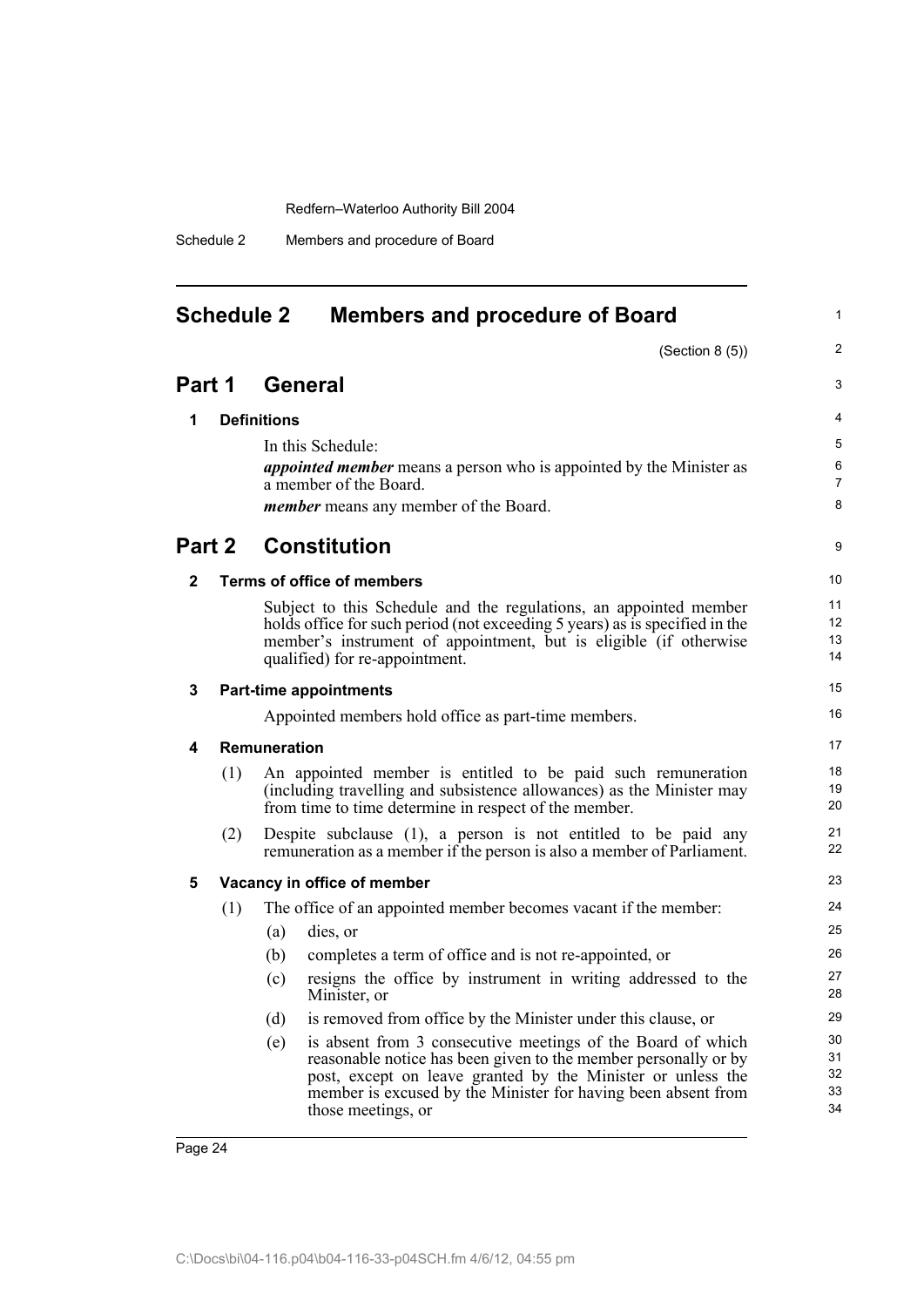Members and procedure of Board Schedule 2 and Schedule 2

|                |     | (f)         | becomes bankrupt, applies to take the benefit of any law for the<br>relief of bankrupt or insolvent debtors, compounds with his or her<br>creditors or makes an assignment of his or her remuneration for<br>their benefit, or | $\mathbf{1}$<br>$\overline{\mathbf{c}}$<br>3<br>4 |
|----------------|-----|-------------|--------------------------------------------------------------------------------------------------------------------------------------------------------------------------------------------------------------------------------|---------------------------------------------------|
|                |     | (g)         | becomes a mentally incapacitated person, or                                                                                                                                                                                    | 5                                                 |
|                |     | (h)         | is convicted in New South Wales of an offence that is punishable                                                                                                                                                               | 6                                                 |
|                |     |             | by imprisonment for 12 months or more or is convicted<br>elsewhere than in New South Wales of an offence that, if                                                                                                              | 7<br>8                                            |
|                |     |             | committed in New South Wales, would be an offence so<br>punishable.                                                                                                                                                            | 9<br>10                                           |
|                | (2) |             | The Minister may remove an appointed member from office at any time.                                                                                                                                                           | 11                                                |
| 6              |     |             | Filling of vacancy in office of appointed member                                                                                                                                                                               | 12                                                |
|                |     |             | If the office of any appointed member becomes vacant, a person is,                                                                                                                                                             | 13                                                |
|                |     |             | subject to this Act and the regulations, to be appointed to fill the                                                                                                                                                           | 14<br>15                                          |
|                |     | vacancy.    |                                                                                                                                                                                                                                |                                                   |
| $\overline{7}$ |     | Chairperson |                                                                                                                                                                                                                                | 16                                                |
|                | (1) |             | The Chairperson vacates office as Chairperson if he or she:                                                                                                                                                                    | 17                                                |
|                |     | (a)         | is removed from that office by the Minister under this clause, or                                                                                                                                                              | 18                                                |
|                |     | (b)         | resigns that office by instrument in writing addressed to the<br>Minister, or                                                                                                                                                  | 19<br>20                                          |
|                |     | (c)         | ceases to be a member of the Board.                                                                                                                                                                                            | 21                                                |
|                | (2) |             | The Minister may at any time remove the Chairperson from office as<br>Chairperson.                                                                                                                                             | 22<br>23                                          |
| 8              |     |             | <b>Disclosure of pecuniary interests</b>                                                                                                                                                                                       | 24                                                |
|                | (1) | If:         |                                                                                                                                                                                                                                | 25                                                |
|                |     | (a)         | a member has a direct or indirect pecuniary interest in a matter<br>being considered or about to be considered at a meeting of the<br>Board, and                                                                               | 26<br>27<br>28                                    |
|                |     | (b)         | the interest appears to raise a conflict with the proper<br>performance of the member's duties in relation to the<br>consideration of the matter,                                                                              | 29<br>30<br>31                                    |
|                |     |             | the member must, as soon as possible after the relevant facts have come<br>to the member's knowledge, disclose the nature of the interest at a<br>meeting of the Board.                                                        | 32<br>33<br>34                                    |
|                |     |             |                                                                                                                                                                                                                                |                                                   |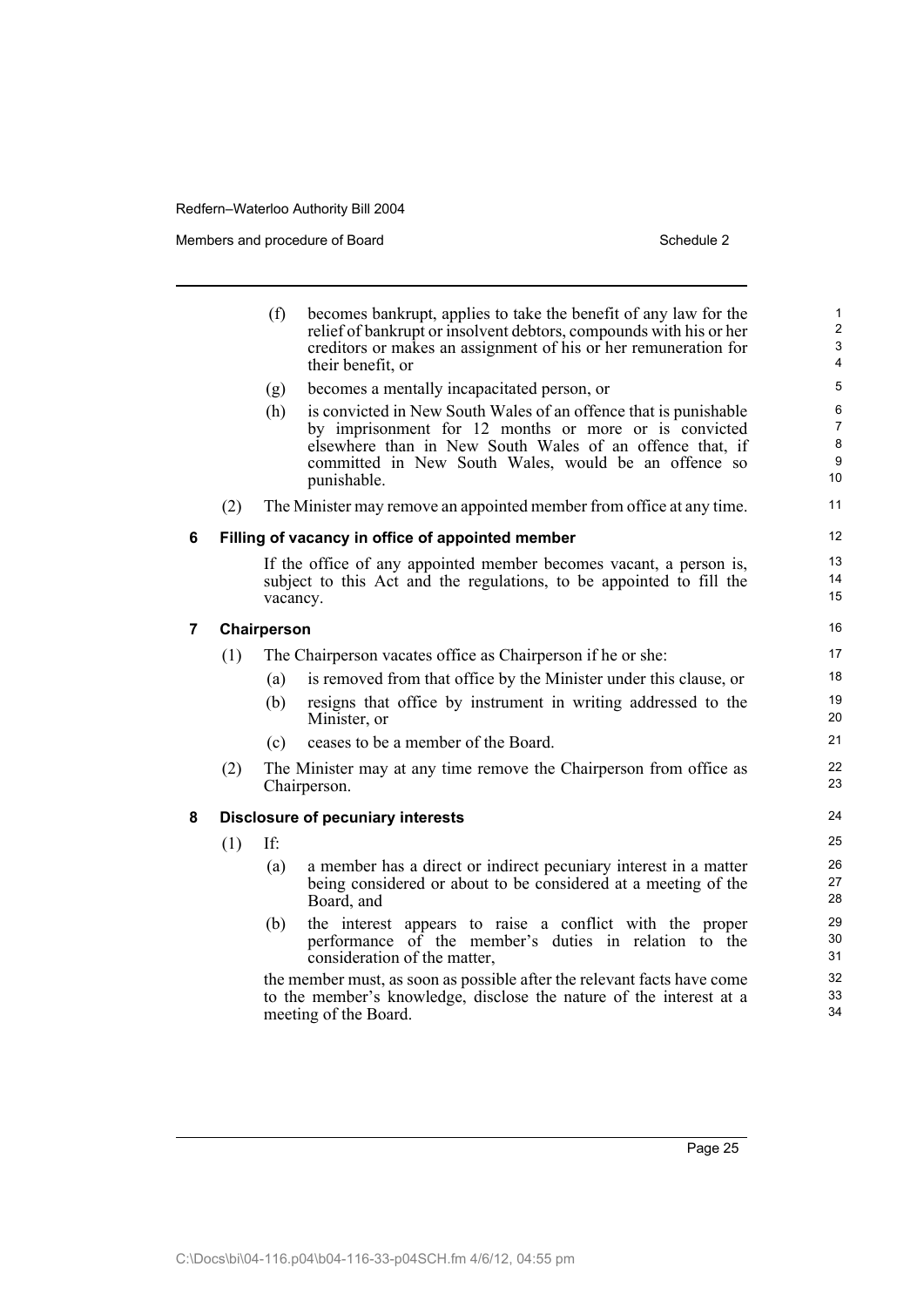|   | (2) |         | A disclosure by a member at a meeting of the Board that the member:                                                                                                                                                                                      | $\mathbf{1}$                         |
|---|-----|---------|----------------------------------------------------------------------------------------------------------------------------------------------------------------------------------------------------------------------------------------------------------|--------------------------------------|
|   |     | (a)     | is a member, or is in the employment, of a specified company or<br>other body, or                                                                                                                                                                        | $\overline{\mathbf{c}}$<br>3         |
|   |     | (b)     | is a partner, or is in the employment, of a specified person, or                                                                                                                                                                                         | 4                                    |
|   |     | (c)     | has some other specified interest relating to a specified company<br>or other body or to a specified person,                                                                                                                                             | $\mathbf 5$<br>6                     |
|   |     |         | is a sufficient disclosure of the nature of the interest in any matter<br>relating to that company or other body or to that person which may arise<br>after the date of the disclosure and which is required to be disclosed<br>under subclause (1).     | $\overline{7}$<br>$\bf 8$<br>9<br>10 |
|   | (3) |         | Particulars of any disclosure made under this clause must be recorded<br>by the Board in a book kept for the purpose and that book must be open<br>at all reasonable hours to inspection by any person on payment of the<br>fee determined by the Board. | 11<br>12<br>13<br>14                 |
|   | (4) |         | After a member has disclosed the nature of an interest in any matter, the<br>member must not, unless the Minister or the Board otherwise<br>determines:                                                                                                  | 15<br>16<br>17                       |
|   |     | (a)     | be present during any deliberation of the Board with respect to<br>the matter, or                                                                                                                                                                        | 18<br>19                             |
|   |     | (b)     | take part in any decision of the Board with respect to the matter.                                                                                                                                                                                       | 20                                   |
|   | (5) |         | For the purposes of the making of a determination by the Board under<br>subclause (4), a member who has a direct or indirect pecuniary interest<br>in a matter to which the disclosure relates must not:                                                 | 21<br>22<br>23                       |
|   |     | (a)     | be present during any deliberation of the Board for the purpose of<br>making the determination, or                                                                                                                                                       | 24<br>25                             |
|   |     | (b)     | take part in the making by the Board of the determination.                                                                                                                                                                                               | 26                                   |
|   | (6) | Board.  | A contravention of this clause does not invalidate any decision of the                                                                                                                                                                                   | 27<br>28                             |
| 9 |     |         | <b>Effect of certain other Acts</b>                                                                                                                                                                                                                      | 29                                   |
|   | (1) | member. | Chapter 2 of the Public Sector Employment and Management Act 2002<br>does not apply to or in respect of the appointment of an appointed                                                                                                                  | 30<br>31<br>32                       |
|   | (2) |         | If by or under any Act provision is made:                                                                                                                                                                                                                | 33                                   |
|   |     | (a)     | requiring a person who is the holder of a specified office to<br>devote the whole of his or her time to the duties of that office, or                                                                                                                    | 34<br>35                             |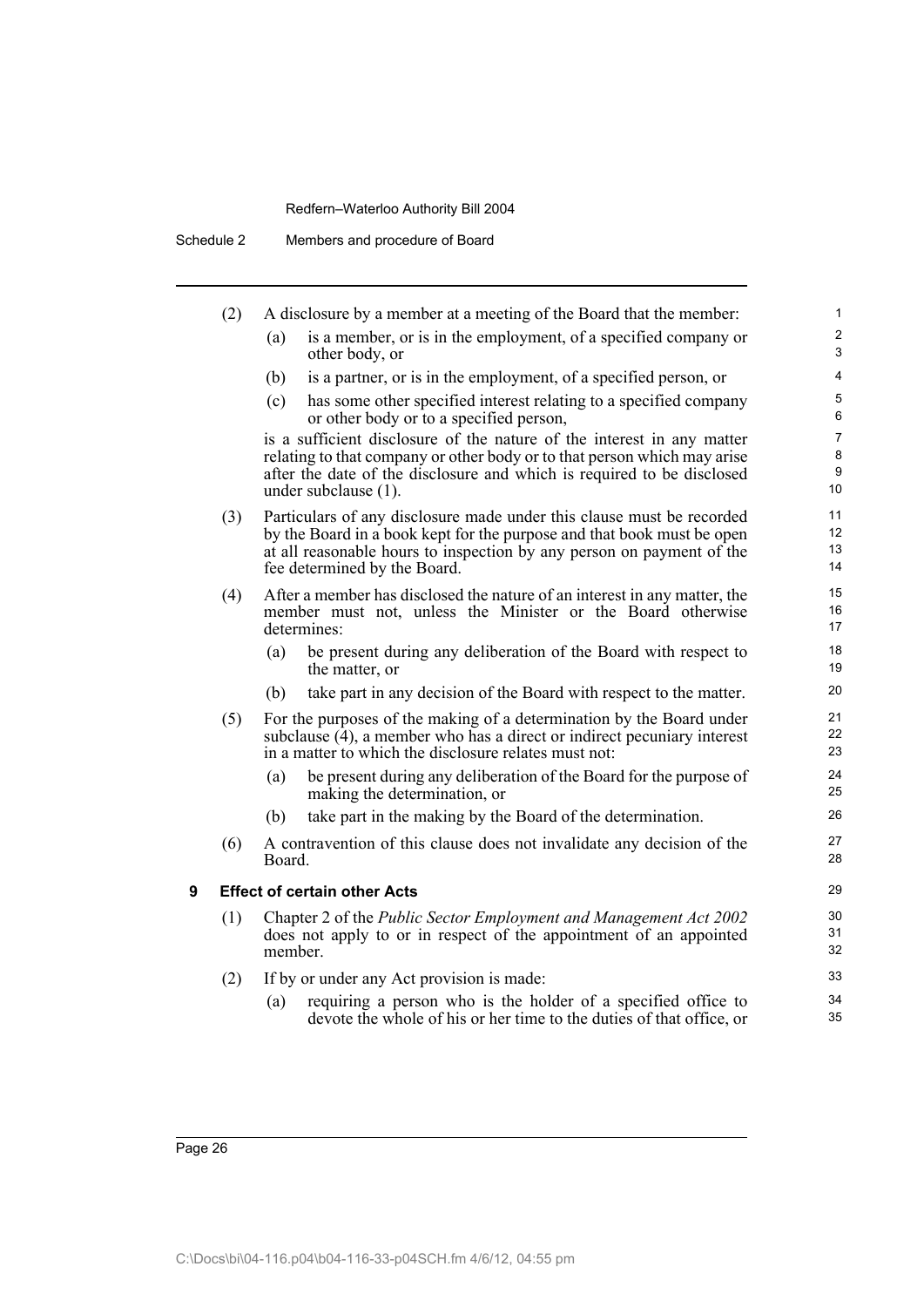(b) prohibiting the person from engaging in employment outside the duties of that office,

the provision does not operate to disqualify the person from holding that office and also the office of an appointed member or from accepting and retaining any remuneration payable to the person under this Act as a member.

7

21  $22$ 23

## **Part 3 Procedure**

#### **10 General procedure**

The procedure for the calling of meetings of the Board and for the conduct of business at those meetings is, subject to this Act and the regulations, to be as determined by the Board.

### **11 Quorum**

The quorum for a meeting of the Board is a majority of its members for the time being.

#### **12 Presiding member**

- (1) The Chairperson (or, in the absence of the Chairperson, a person elected by the members of the Board who are present at a meeting of the Board) is to preside at a meeting of the Board.
- (2) The presiding member has a deliberative vote and, in the event of an equality of votes, has a second or casting vote.

#### **13 Voting**

A decision supported by a majority of the votes cast at a meeting of the Board at which a quorum is present is the decision of the Board.

#### **14 Transaction of business outside meetings or by telephone**

- (1) The Board may, if it thinks fit, transact any of its business by the circulation of papers among all the members of the Board for the time being, and a resolution in writing approved in writing by a majority of those members is taken to be a decision of the Board.
- (2) The Board may, if it thinks fit, transact any of its business at a meeting at which members (or some members) participate by telephone, closed-circuit television or other means, but only if any member who speaks on a matter before the meeting can be heard by the other members.
- (3) For the purposes of: (a) the approval of a resolution under subclause (1), or 34 35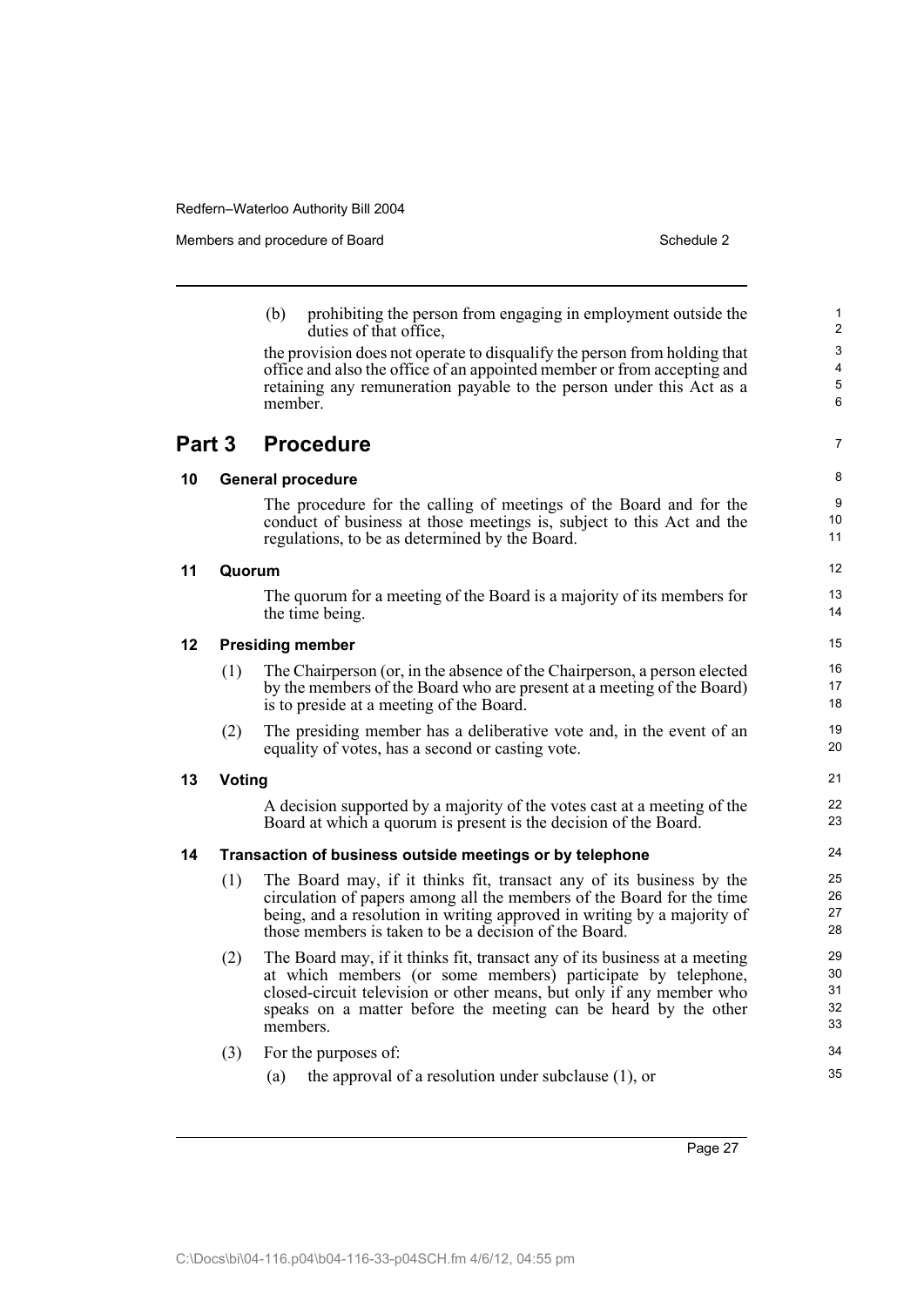|    |     | a meeting held in accordance with subclause (2),<br>(b)<br>the Chairperson and each member have the same voting rights as they<br>have at an ordinary meeting of the Board. | 2<br>3      |
|----|-----|-----------------------------------------------------------------------------------------------------------------------------------------------------------------------------|-------------|
|    | (4) | A resolution approved under subclause (1) is, subject to the regulations,<br>to be recorded in the minutes of the meetings of the Board.                                    | 4<br>5      |
|    | (5) | Papers may be circulated among the members for the purposes of<br>subclause (1) by facsimile or other transmission of the information in<br>the papers concerned.           | 6<br>7<br>8 |
| 15 |     | <b>First meeting</b>                                                                                                                                                        | -9          |
|    |     | The Minister may call the first meeting of the Board in such manner as<br>the Minister thinks fit.                                                                          | 10<br>11    |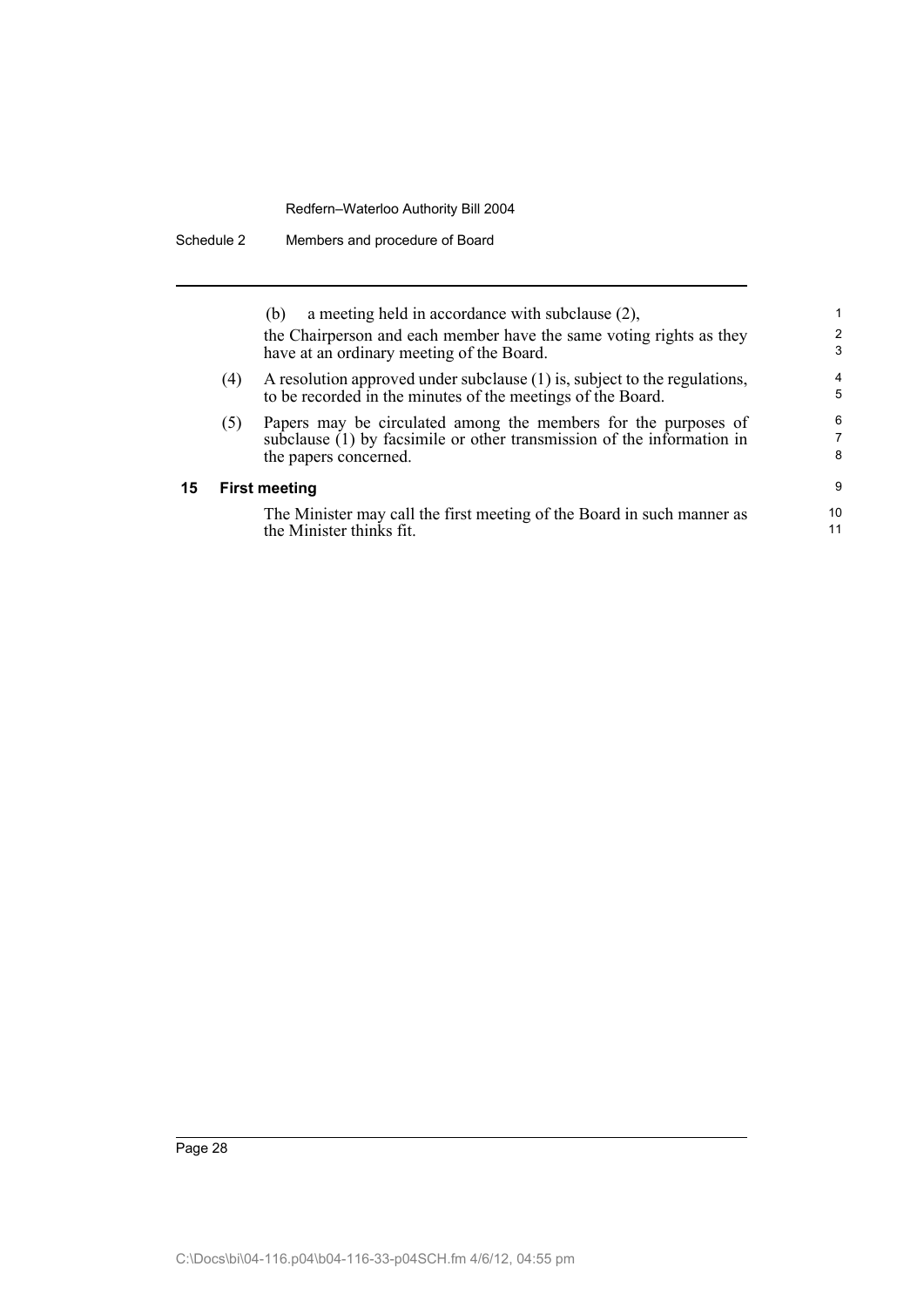Amendment of other Acts Schedule 3

<span id="page-32-0"></span>

| <b>Schedule 3</b><br><b>Amendment of other Acts</b> |                                                                                                                                                                                                                      |                            |  |  |
|-----------------------------------------------------|----------------------------------------------------------------------------------------------------------------------------------------------------------------------------------------------------------------------|----------------------------|--|--|
|                                                     | (Section 47)                                                                                                                                                                                                         | $\overline{2}$             |  |  |
| 3.1                                                 | <b>Fines Act 1996 No 99</b>                                                                                                                                                                                          | 3                          |  |  |
|                                                     | Schedule 1 Statutory provisions under which penalty notices issued                                                                                                                                                   | 4                          |  |  |
|                                                     | Insert in alphabetical order of names of Acts:                                                                                                                                                                       | 5                          |  |  |
|                                                     | Redfern–Waterloo Authority Act 2004, section 44                                                                                                                                                                      | 6                          |  |  |
| 3.2                                                 | Growth Centres (Development Corporations) Act 1974 No 49                                                                                                                                                             | $\overline{7}$             |  |  |
|                                                     | <b>Schedule 1 Growth centres</b>                                                                                                                                                                                     | 8                          |  |  |
|                                                     | Insert ", but not including land within the operational area (within the meaning<br>of the <i>Redfern–Waterloo Authority Act 2004</i> )" after "Planning" in Column $\tilde{2}$<br>of the matter relating to item 6. | 9<br>10 <sup>1</sup><br>11 |  |  |
| 3.3                                                 | <b>Public Sector Employment and Management Act 2002 No 43</b>                                                                                                                                                        | 12                         |  |  |
|                                                     | <b>Schedule 1 Departments</b>                                                                                                                                                                                        | 13                         |  |  |
|                                                     | Insert in alphabetical order of names of Departments:                                                                                                                                                                | 14                         |  |  |
|                                                     | Chief Executive Officer<br>Redfern–Waterloo Authority                                                                                                                                                                | 15                         |  |  |
| 3.4                                                 | Sydney Harbour Foreshore Authority Act 1998 No 170                                                                                                                                                                   | 16                         |  |  |
|                                                     | <b>Schedule 1 Foreshore area</b>                                                                                                                                                                                     | 17                         |  |  |
|                                                     | Insert ", but not including land within the operational area (within the meaning<br>of the <i>Redfern–Waterloo Authority Act 2004</i> )" after "Planning".                                                           | 18<br>19                   |  |  |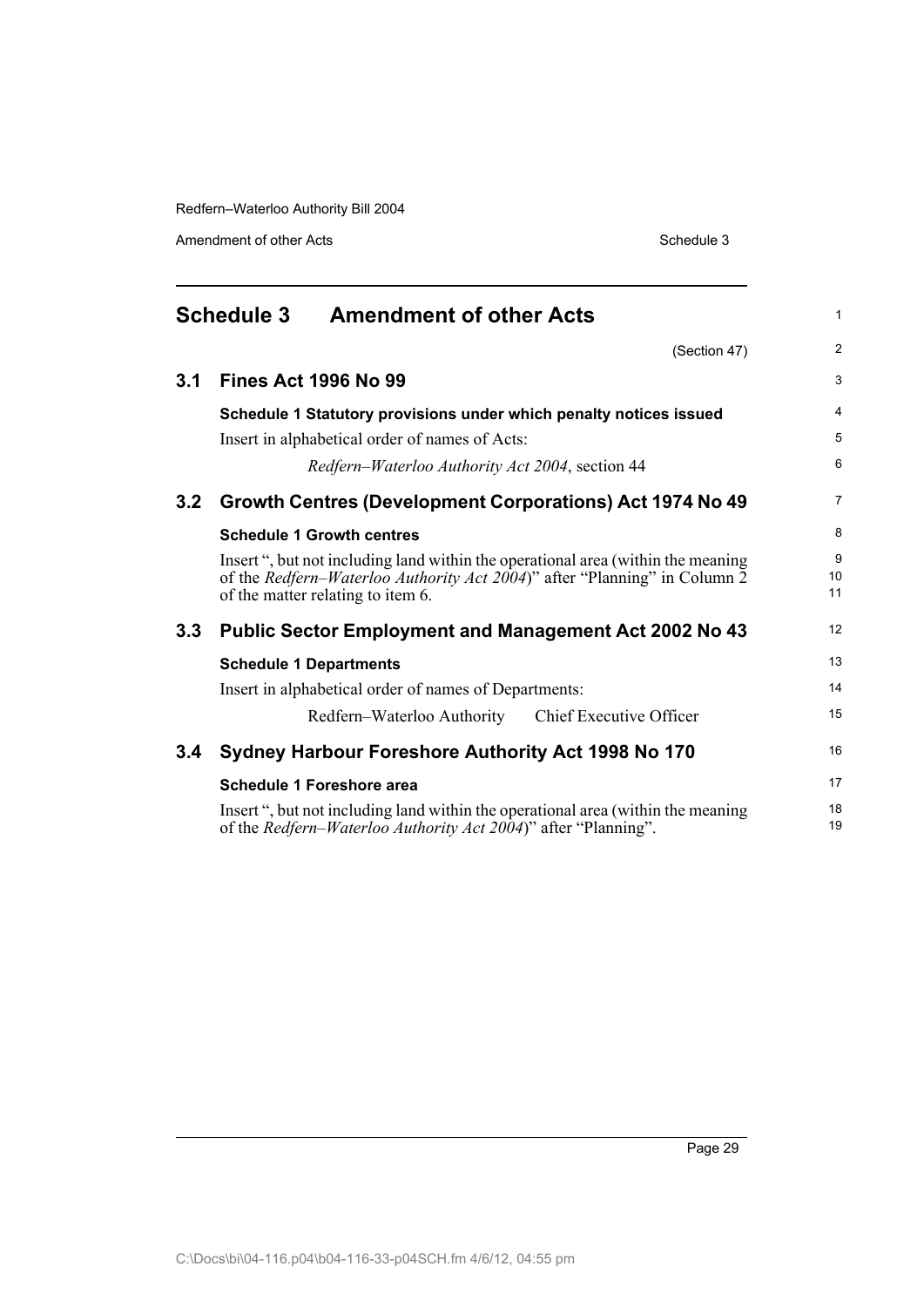Schedule 4 Savings, transitional and other provisions

## <span id="page-33-0"></span>**Schedule 4 Savings, transitional and other provisions**

(Section 48)

1  $\overline{2}$ 

3

 $\lambda$ 

20 21

## **Part 1 General**

| <b>Regulations</b> |                                                                                                                                              |  |  |  |  |
|--------------------|----------------------------------------------------------------------------------------------------------------------------------------------|--|--|--|--|
| (1)                | The regulations may contain provisions of a savings or transitional<br>nature consequent on the enactment of the following Acts:<br>this Act |  |  |  |  |
|                    |                                                                                                                                              |  |  |  |  |
| (2)                | Any such provision may, if the regulations so provide, take effect from<br>the date of assent to the Act concerned or a later date.          |  |  |  |  |

- (3) To the extent to which any such provision takes effect from a date that is earlier than the date of its publication in the Gazette, the provision does not operate so as:
	- (a) to affect, in a manner prejudicial to any person (other than the State or an authority of the State), the rights of that person existing before the date of its publication, or
	- (b) to impose liabilities on any person (other than the State or an authority of the State) in respect of anything done or omitted to be done before the date of its publication.

## **Part 2 Provisions consequent on enactment of this Act**

#### **2 Definitions**

In this Schedule:

*assets* means any legal or equitable estate or interest (whether present or future and whether vested or contingent) in real or personal property of any description (including money), and includes securities, choses in action and documents.

*liabilities* means any liabilities, debts or obligations (whether present or future and whether vested or contingent).

*rights* means any rights, powers, privileges or immunities (whether present or future and whether vested or contingent).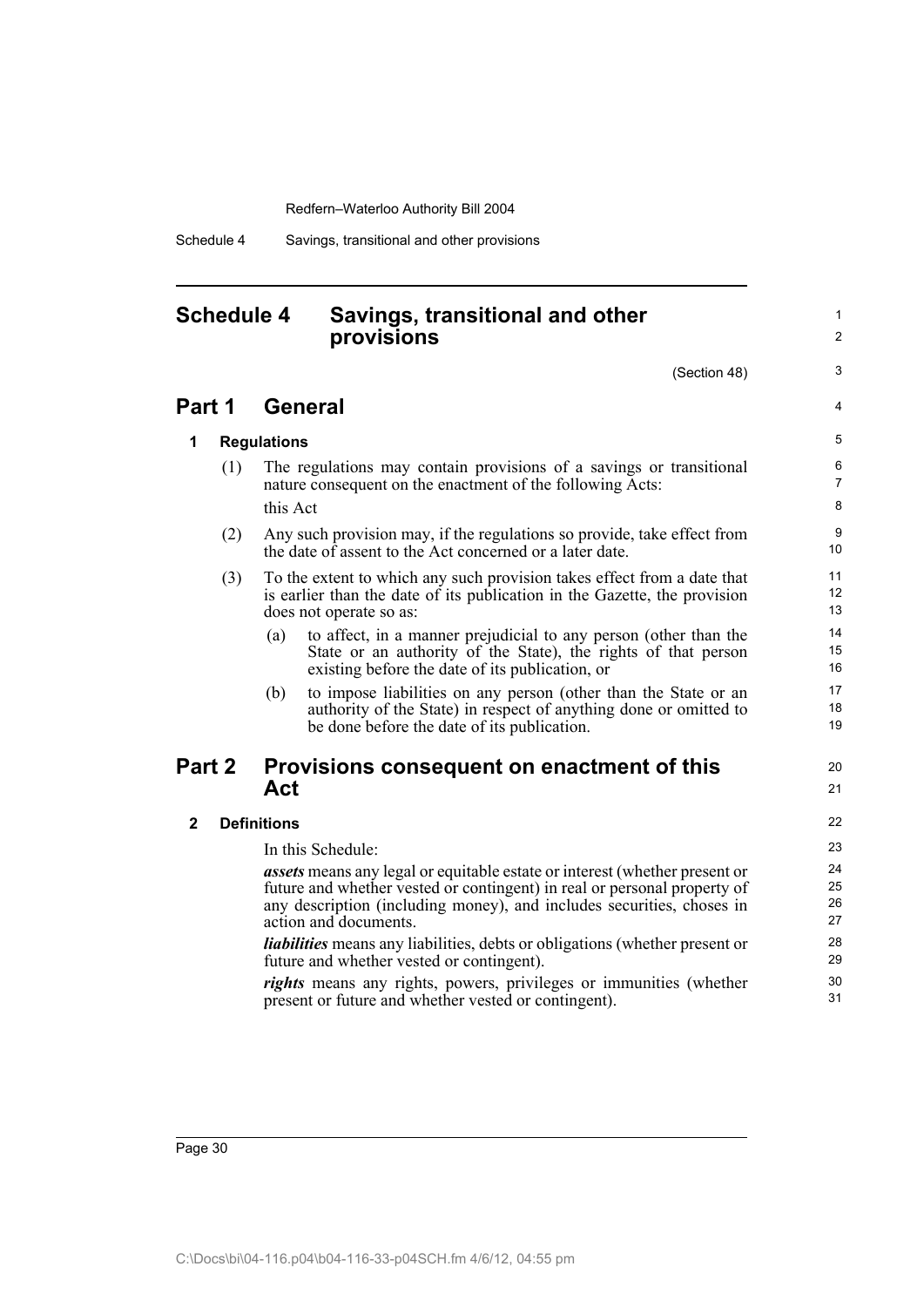Savings, transitional and other provisions Schedule 4

|     |                                                                                                                            | Vesting of Australian Technology Park in Authority                                                                                                                                                                                                                                                                                 | $\mathbf{1}$               |  |  |
|-----|----------------------------------------------------------------------------------------------------------------------------|------------------------------------------------------------------------------------------------------------------------------------------------------------------------------------------------------------------------------------------------------------------------------------------------------------------------------------|----------------------------|--|--|
| (1) |                                                                                                                            | On the commencement of this clause, the Australian Technology Park<br>vests in the Authority for an estate in fee simple:                                                                                                                                                                                                          |                            |  |  |
|     | (a)                                                                                                                        | without the need for any further conveyance, transfer, assignment<br>or assurance, and                                                                                                                                                                                                                                             | 4<br>$\overline{5}$        |  |  |
|     | (b)                                                                                                                        | subject to any trusts, estates, interests, dedications, conditions,<br>restrictions and covenants to which the Park was subject<br>immediately before that commencement.                                                                                                                                                           | 6<br>$\overline{7}$<br>8   |  |  |
| (2) | On the vesting of the Australian Technology Park in the Authority by<br>this clause, the following provisions have effect: | 9<br>10                                                                                                                                                                                                                                                                                                                            |                            |  |  |
|     | (a)                                                                                                                        | the rights or liabilities of the Sydney Harbour Foreshore<br>Authority in relation to the Park (including any rights held by that<br>Authority in relation to the management of the Park or through its<br>subsidiaries) become by virtue of this clause the rights or<br>liabilities of the Authority,                            | 11<br>12<br>13<br>14<br>15 |  |  |
|     | (b)                                                                                                                        | all proceedings relating to the Park commenced before the<br>transfer by or against the Sydney Harbour Foreshore Authority or<br>a predecessor of that Authority and pending immediately before<br>the transfer are taken to be proceedings pending by or against the<br>Authority,                                                | 16<br>17<br>18<br>19<br>20 |  |  |
|     | (c)                                                                                                                        | any act, matter or thing done or omitted to be done in relation to<br>the Park before the transfer by, to or in respect of the Sydney<br>Harbour Foreshore Authority is (to the extent to which that act,<br>matter or thing has any force or effect) taken to have been done<br>or omitted by, to or in respect of the Authority. | 21<br>22<br>23<br>24<br>25 |  |  |
| (3) | No compensation is payable to any person or body in connection with<br>the operation of this clause.                       |                                                                                                                                                                                                                                                                                                                                    |                            |  |  |
| (4) | The operation of this clause is not to be regarded:                                                                        |                                                                                                                                                                                                                                                                                                                                    | 28                         |  |  |
|     | (a)                                                                                                                        | as a breach of contract or confidence or otherwise as a civil<br>wrong, or                                                                                                                                                                                                                                                         | 29<br>30                   |  |  |
|     | (b)                                                                                                                        | as a breach of any contractual provision prohibiting, restricting or<br>regulating the assignment or transfer of assets, rights or<br>liabilities, or                                                                                                                                                                              | 31<br>32<br>33             |  |  |
|     | (c)                                                                                                                        | as giving rise to any remedy by a party to an instrument, or as<br>causing or permitting the termination of any instrument, because<br>of a change in the beneficial or legal ownership of any asset, right<br>or liability.                                                                                                       | 34<br>35<br>36<br>37       |  |  |
| (5) |                                                                                                                            | The operation of this clause is not to be regarded as an event of default<br>under any contract or other instrument.                                                                                                                                                                                                               | 38<br>39                   |  |  |